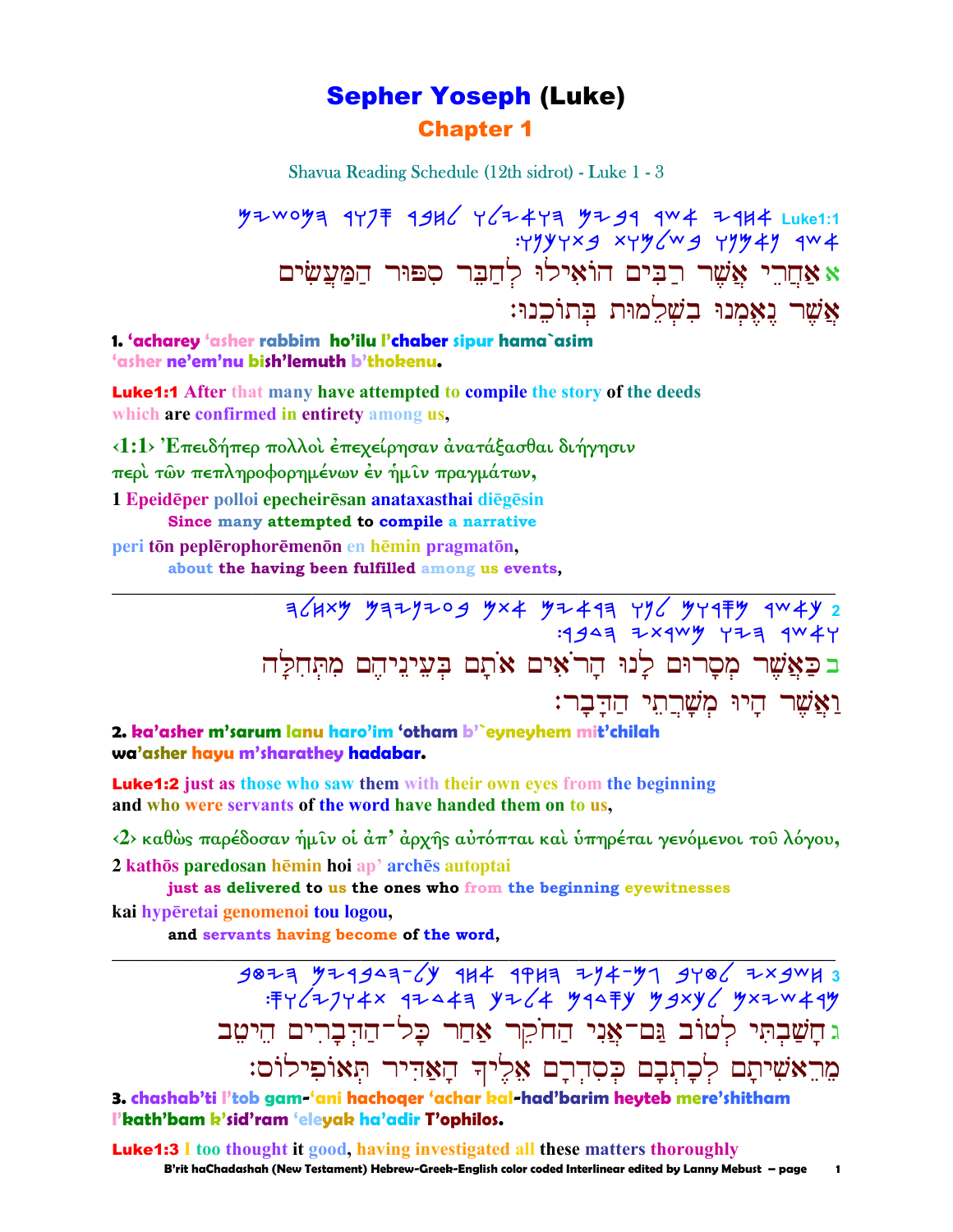from the beginning, to write them to you according to their order, O noble Teophilos;

<3> έδοξε κάμοι παρηκολουθηκότι άνωθεν πασιν άκριβως καθεξής σοι γράψαι, κράτιστε Θεόφιλε,

3 edoxe kamoi parēkolouthēkoti anōthen pasin

it seemed good to me also having investigated from the beginning everything akribōs kathexēs soi grapsai, kratiste Theophile,

carefully, in an orderly way to you to write, most noble Theophilus,

 $3x \triangle y$  aw  $4$   $y = 4y + 4$  xy  $4$  osx you  $4$ ר לְמַעַן תִּדַע אֱמֶת הָאֲמָרִים אֲשֵׁר לִמַּדִתַּ:

4. I'ma`an teda` 'emeth ha'amarim 'asher lumad'at.

**Luke1:4** so that you may know the certainty of the sayings that you have been taught.

<4> ΐνα έπιγνώς περί ών κατηχήθης λόγων την ασφάλειαν.

4 hina epignōs peri hōn katēchēthēs logōn tēn asphaleian.

that you may know about which you were taught of the words the certainty.

TYW AZYYI AAYAZ MAR YCY FYAYA ZYZA AZYAY 34Y הכֹהֵן הָיָה בִּימֵי הוֹרִדוֹּם מֵלֵךְ אֲרֵץ יָהוּדָה זִכַרִיָּה שִׁמוֹ מִמְּשָׁמֶרֶת אֲבְיָה וְלוֹ אָשָׁה מִבְּנוֹת אַחֲרֹן וּשָׁמָה אֱלְישָׁבַע:

5. kohen hayah bimey Hor'dos mele'k 'erets Yahudah Z'kar'Yah sh'mo mimish'mereth 'AbiYah w'lo 'ishah mib'noth 'Aharon ush'mah 'Elishaba`.

**Luke1:5** There was a priest in the days of Hordos, king of Yahudah; his name was ZakarYah, of the division of AbiYah; and he had a wife from the daughters of Aharon, whose name was Elisheba.

 $\langle 5 \rangle$  Έγένετο έν ταις ήμέραις Ήρώδου βασιλέως της Ιουδαίας ίερεύς τις όνόματι Ζαχαρίας έξ έφημερίας Άβιά, και γυνή αύτῶ έκ τῶν θυγατέρων Άαρὼν και το όνομα αύτης Έλισάβετ.

5 Egeneto en tais hēmerais Hērōdou basileōs tēs Ioudaias hiereus tis onomati Zacharias There was in the days of King Herod of Judea, a certain priest by name Zechariah,

ex ephēmerias Abia, kai gynē autō ek tōn thygaterōn Aarōn of the division of Abijah, and the wife to him of the daughters of Aaron

kai to onoma autēs Elisabet. and the name of her was Elizabeth.

> $\frac{y^2}{3}y^2 = \frac{y^2}{6}$  : ٢٢٧٧ ٢٠٢٣ ١٩٢٧ ١٩٢٤ ٢٩٢٧ ١٩٢٤ ٢٠٢٣ ו וּשְׁנֵיהֶם צַדִּיקִים לִפְנֵי הַאֱלֹהִים וְהֹלְכֵי תֹם בִּכָל־מִצְוֹת יָהוָּה וּבְחֻקֹתָיו:

6. ush'neyhem tsadigim liph'ney ha'Elohim w'hol'key thom b'kal-mits'oth Yahúwah ub'chuqothayu.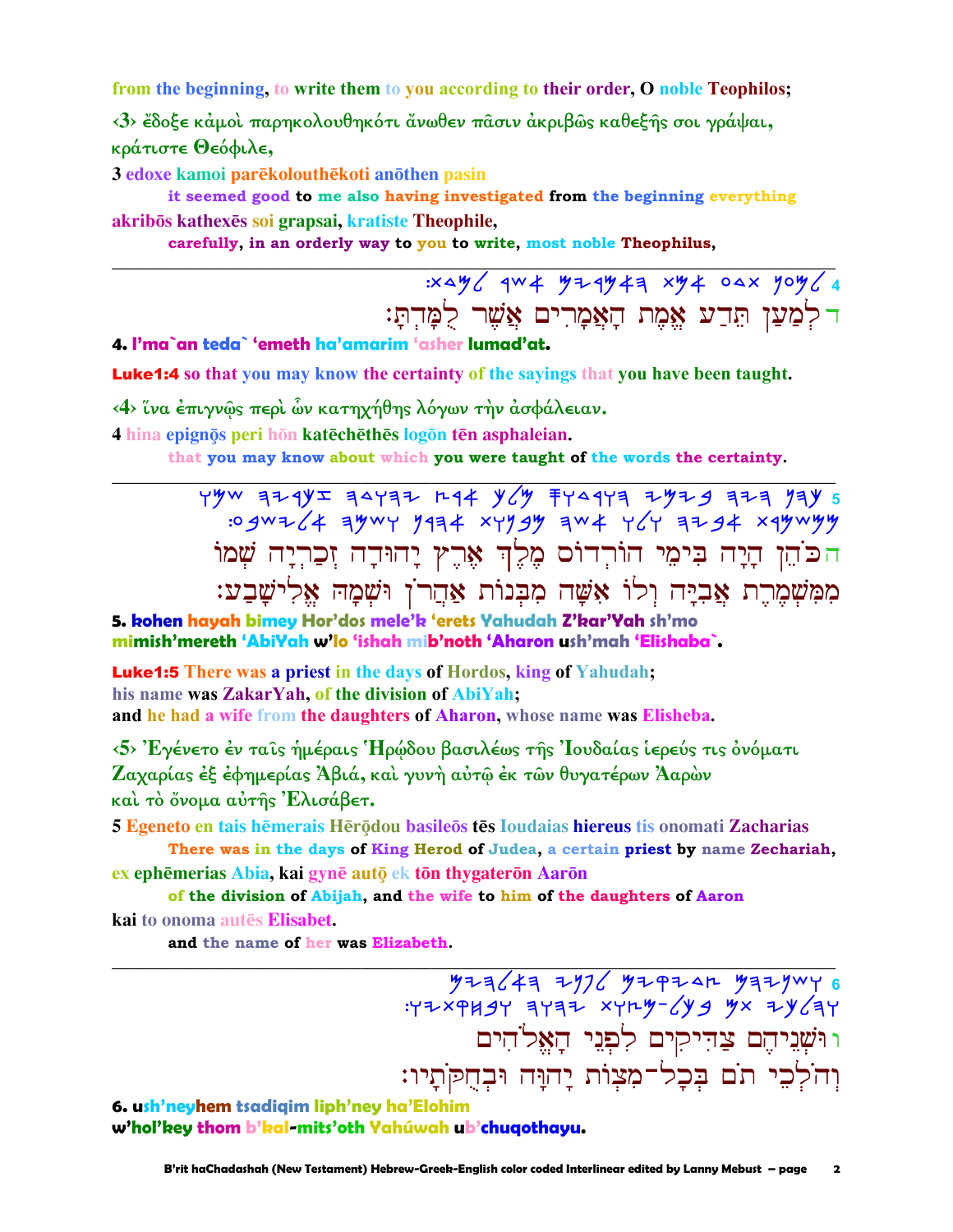**Luke1:6** Both of them were righteous before the Elohim. walking with integrity in all the commandments of  $444$  and in His statutes.

«6» ήσαν δέ δίκαιοι αμφότεροι εναντίον του θεου, πορευόμενοι έν πάσαις ταῖς ἐντολαῖς καὶ δικαιώμασιν τοῦ κυρίου ἄμεμπτοι. 6 esan de dikaioi amphoteroi enantion tou theou, por euomenoi

And they were both righteous before the Elohim, walking en pasais tais entolais kai dikaiomasin tou kyriou amemptoi.

in all the commandments and regulations of YHWH blameless.

: 424729 749 432447 3440 0942 4 24 447 724 4347 זולהם אין ולד כי אלישבע עקרה וּשְׁנִיהֵם בָּאוּ בַיָּמִים:

7. w'lahem 'eyn walad ki 'Elisheba` `aqarah ush'neyhem ba'u bayamim.

**Luke1:7** But they had no child, because Elisheba was barren, and both of them were advanced in days.

<7> καὶ οὐκ ἦν αὐτοῖς τέκνον, καθότι ἦν ἡ Ἐλισάβετ στεῖρα, και άμφότεροι προβεβηκότες έν ταις ήμέραις αυτών ήσαν. 7 kai ouk en autois teknon, kathoti en he Elisabet steira,

And there was not to them a child, because was Elizabeth barren, kai amphoteroi probebēkotes en tais hēmerais autōn ēsan.

and both having been advanced in the days of them were.

# $749$  W  $4479$   $9276$   $7976$   $79399$   $97777$   $7777$ חויהי היום בכהנו לפני אלהים בסדר משמרו:

8. way'hi hayom b'kahano liph'ney 'Elohim b'seder mish'maro.

**Luke1:8** And it happened that it was the day of his priestly service before Elohim in the order of his division,

<8> Έγένετο δέ έν τω ιερατεύειν αυτόν

έν τῆ τάξει τῆς ἐφημερίας αὐτοῦ ἔναντι τοῦ θεοῦ,

8 Egeneto de en tō hierateuein auton

And it came to pass in his performing of duties as priest en tē taxei tēs ephēmerias autou enanti tou theou.

in the succession of the division of him before Elohim,

ם לְהַקְטִיר קְטֹרֶת לְפִי גוֹרָלוֹ בְּמִשְׁפַּט עֲבוֹדֵת הַכֹּהֵנִים ויבא אל־היכל יַהוָּה:

### 9. l'haq'tir q'toreth l'phi goralo k'mish'pat `abodath hakohanim wayabo' 'el-Heykal Yahúwah.

**Luke1:9** to burn incense according to his lot as is the ruling of the service of the priests, so he came into the Temple of 3731.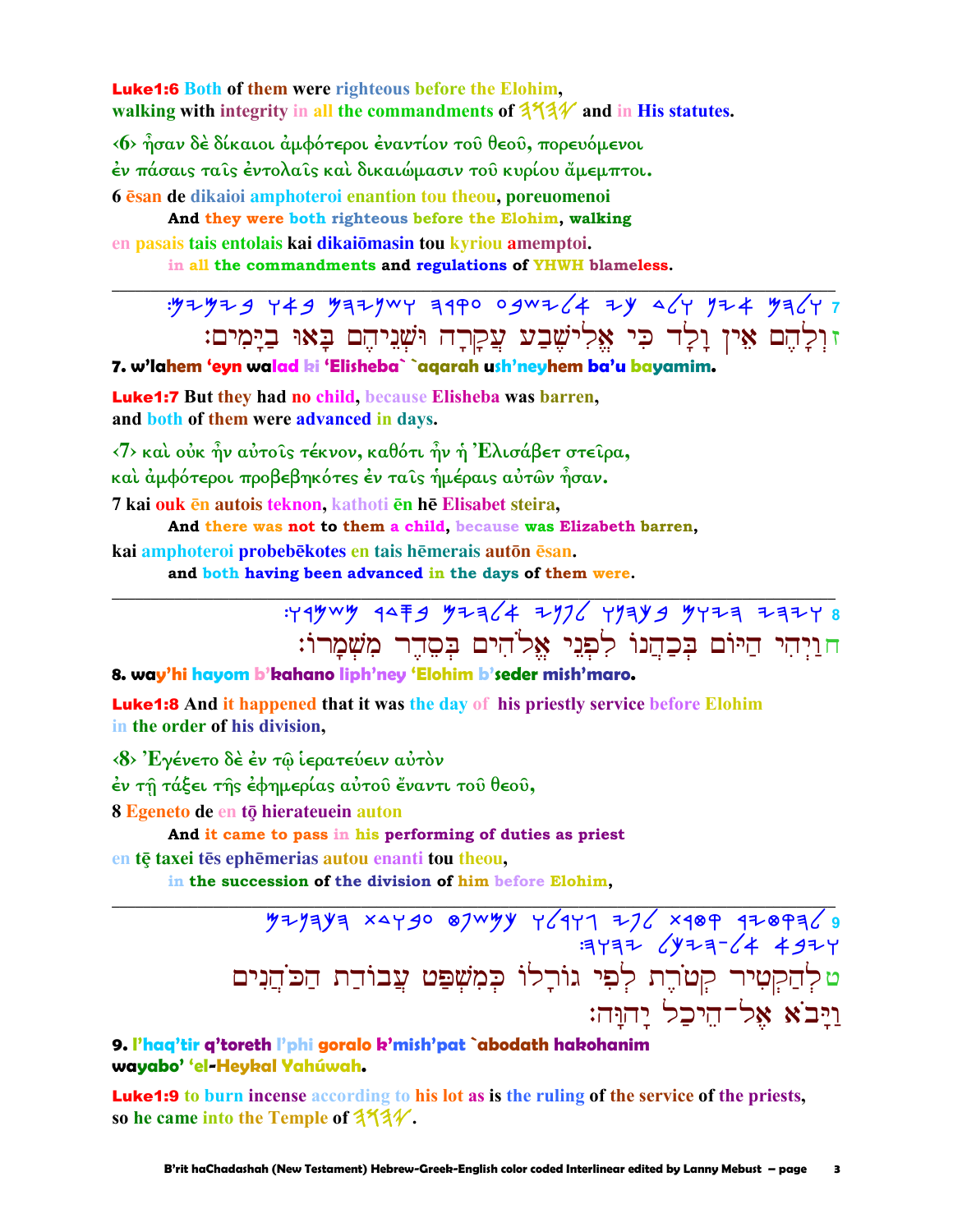<9> κατά το έθος της ίερατείας έλαχε του θυμιάσαι είσελθών είς τον ναόν του κυρίου, 9 kata to ethos tēs hierateias elache

According to the custom of the priestly office, he was chosen by lot tou thymiasai eiselthōn eis ton naon tou kyriou,

to burn incense having entered into the temple of YHWH,

 $30497$  xowg rygg yz (1xy yoz (zp-(yy 10) י וְכָל־קְהַל הָעָם מִתִפַּלֵלִים בַּחוּץ בִּשַׁעַת הַקִּטֹרֵת:

10. w'kal-g'hal ha`am mith'palalim bachuts b'sha`ath hag'toreth.

**Luke1:10** But the entire assembly of the people were in the prayers outside at the hour of the incense offering.

<10> καί παν τό πλήθος ήν του λαου προσευχόμενον έξω τη ώρα του θυμιάματος. 10 kai pan to plēthos en tou laou proseuchomenon exo

and all the multitude were of the people praying outside

tē hōra tou thymiamatos.

at the hour of the incense offering.

 $3.18997$   $1.955$   $1.9797$   $1.990$   $1.764$   $1.41$   $1.971$   $1.971$   $1.971$ יא וִהְנֵּה מַלְאַךְ יָהוָּה נִרְאָה אֵלָיו עֹמֶד מִימִין מִזְבַח הַקִּטֹרֵת:

11. w'hinneh mal'a'k Yahúwah nir'ah 'elayu `omed mimin miz'bach haq'toreth.

**Luke1:11** And behold, a messenger of  $444$  appeared to him. standing to the right of the altar of the incense.

 $\langle 11 \rangle$  ὤφθη δέ αύτ $\hat{\omega}$  ἄγγελος κυρίου έστὼς

έκ δεξιών του θυσιαστηρίου του θυμιάματος.

11 ophthe de auto aggelos kyriou hestos

And there appeared to him an angel of YHWH having stood

ek dexion tou thysiasteriou tou thymiamatos.

on the right side of the altar of incense.

 $.4726$  3(7) 39244 (3924 324) 34424 12 יבוַיַּרְא זִכַרְיָה וַיִּבָּהֶל וְאִימַה נָפְלָה עָלָיו:

12. wayar' Z'kar'Yah wayibahel w'eymah naph'lah `alayu.

**Luke1:12** ZakarYah saw this and was alarmed, and terror fell upon him.

<12> και έταράχθη Ζαχαρίας ιδών και φόβος έπέπεσεν έπ' αύτόν.

12 kai etarachthe Zacharias idon kai phobos epepesen ep' auton.

And was terrified Zechariah seeing the angel and fear fell upon him.

 $yx/7x$  aoywy zy razqy +4zx-/4 y+/ya rz/4 9y+zr 13  $3744777$  YYW X499Y YS Y 4/x YXW4 09W7/4Y יגוַיֹּאמֶר אֵלְיו הַמַּלְאָךְ אַל־תִּירָא זִכַרְיָהוּ כִּי נִשְׁמְעָה תִּפְלָתֵךְ וַאַלִישֵׁבַע אָשְׁתִּךְ תֵגִ<sup>ּוֹ</sup>ד בְּן וְכְן ָאתָ שְׁמוֹ יָהוּחָנָן: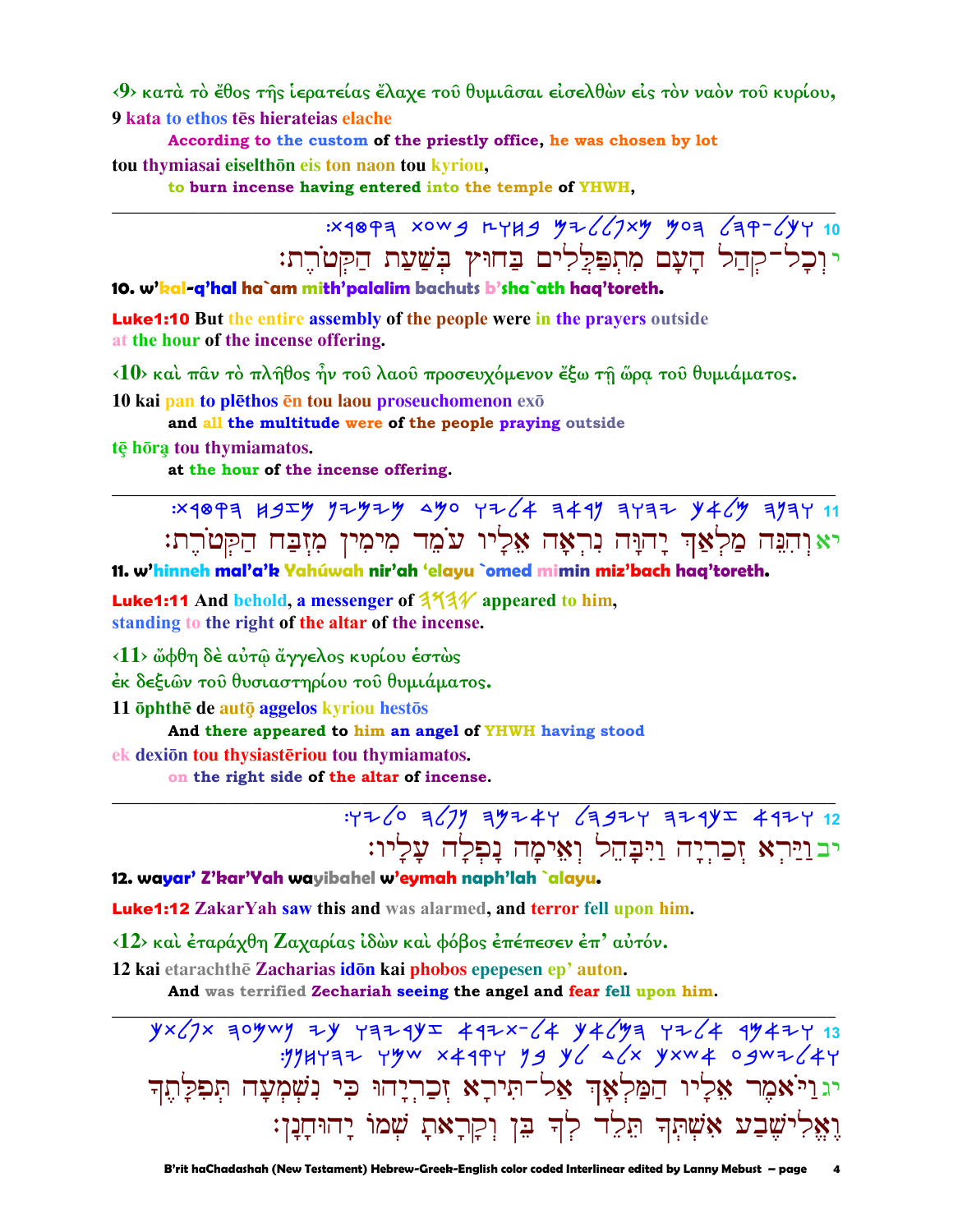13. wayo'mer 'elayu hamal'a'k 'al-tira' Z'kar'Yahu ki nish'm'`ah t'philatheak we'Elisheba` 'ish't'ak teled I'ak ben w'aara'tah sh'mo Yahuchanan.

**Luke1:13** And the messenger said to him, "Do not fear, ZakarYahu, for your petition has been heard, and your wife Elisheva shall bear you a son, and you shall call his name Yahuchanan."

 $\langle 13 \rangle$  είπεν δέ πρός αύτόν ό άγγελος, Μή φοβού, Ζαχαρία, διότι είσηκούσθη ή δέησίς σου, και ή γυνή σου Έλισάβετ γεννήσει υιόν σοι καί καλέσεις τό όνομα αύτου Ιωάννην.

13 eipen de pros auton ho aggelos, Mē phobou, Zacharia, But said to him the angel, "Do not be afraid, Zechariah,

dioti eisēkousthē hē deēsis sou,

for was heard your prayer,

kai hē gynē sou Elisabet gennēsei huion soi

and your wife, Elizabeth, shall bear a son to you

kai kaleseis to onoma autou Iōannēn. and you shall call his name John."

> $44243$   $44944$   $4494$   $417$   $4494$   $4694$ ידוהיה־לִדְ לִשְׂמְחַה וַגִיל וְרַבִּים יְשִׂמְחוּ בִּהְוַּלְדוֹ:

14. w'havah-l'ak l'sim'chah waajl w'rabbim vis'm'chu b'hiual'do.

Luke1:14 "He shall be to you a joy and a delight, and many shall rejoice in his birth."

<14> και έσται χαρά σοι και άγαλλίασις και πολλοι έπι τη γενέσει αυτου γαρήσονται.

14 kai estai chara soi kai agalliasis

"And he shall be a joy to you and gladness,

kai polloi epi tē genesei autou charēsontai.

and many at his birth shall rejoice."

 $7000 + 60000 + 30000 + 30000 + 30000 + 30000 + 30000 + 30000 + 30000 + 30000 + 30000 + 30000 + 30000 + 30000 + 30000 + 30000 + 30000 + 30000 + 30000 + 30000 + 30000 + 30000 + 30000 + 30000 + 30000 + 30000 + 30000 + 30000 + 30000 + 30000 + 30000 + 3000$ ... ... ...<br>טוּכִּי־נָדוֹל יִהְיֶה לִפְנֵי יָהוָּה וְיַיִן וְשֵׁכָר לֹא יִשְׁתֵּה וְרוּחַ הַקֹּדֵשׁ יִמֲלֵא מְבָטֵן אָמּוֹ:

15. ki-gadol yih'yeh liph'ney Yahúwah w'yayin w'shekar lo' yish'teh w'Ruach haQodesh yimale' mibeten 'imo.

**Luke1:15** "For he shall be great before  $3\frac{1}{4}$ . He shall not drink wine nor strong drink, and he shall be filled with the Holy Spirit from his mother's womb."

<15> έσται γάρ μέγας ένώπιον [τοῦ] κυρίου, και οίνον και σίκερα ού μή πίη, και πνεύματος αγίου πλησθήσεται έτι έκ κοιλίας μητρος αυτου,

15 estai gar megas enopion [tou] kyriou,

"For he shall be great before YHWH.

kai oinon kai sikera ou mē piē,

and wine and strong drink in no way shall he drink,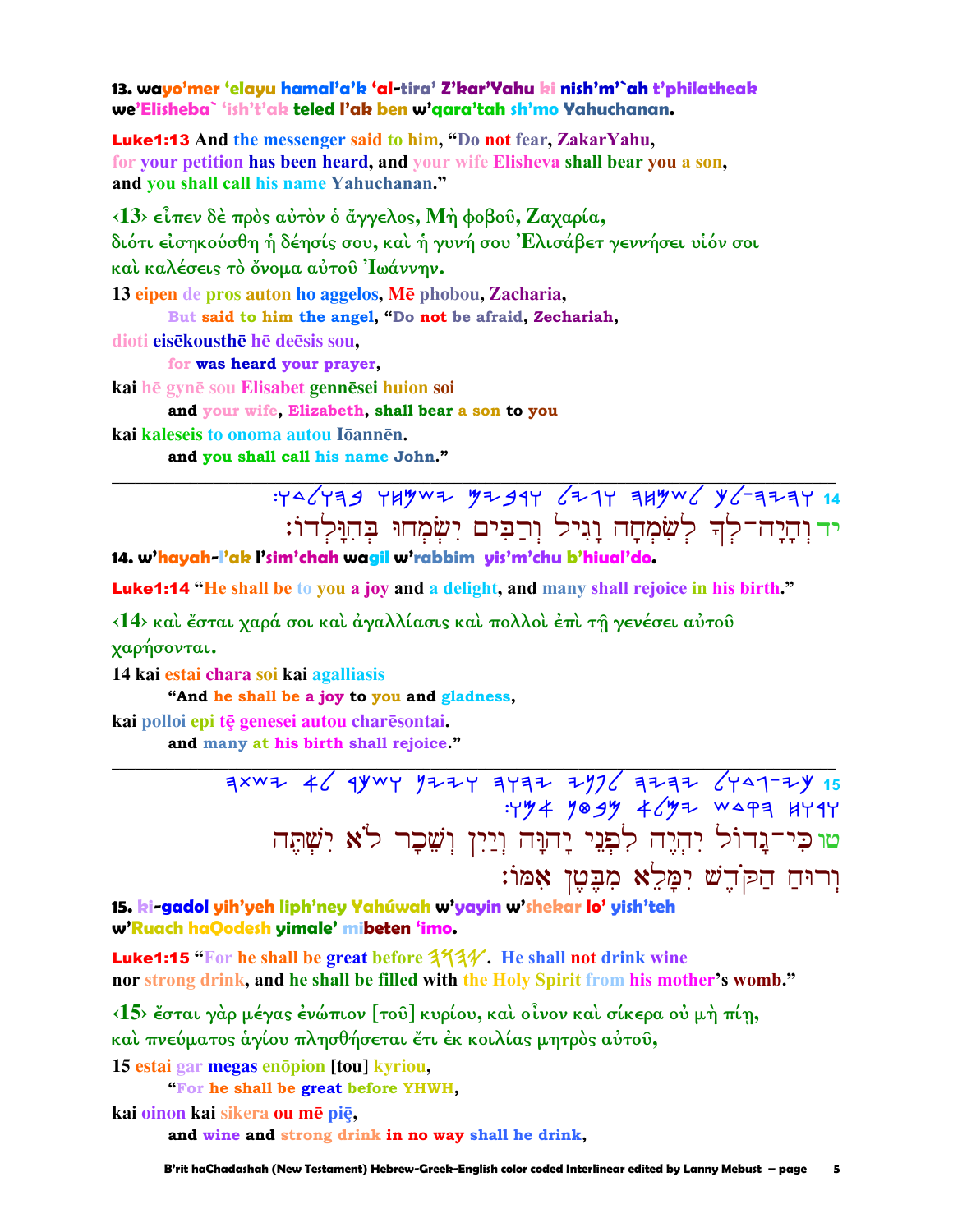kai pneumatos hagiou plēsthēsetai eti ek koilias mētros autou, and spirit the holy he shall be filled with while in the womb of his mother."

> : yaza / 4 ayaz- / 4 gzwz / 4 qwz zygy yzgqy 16 טזוְרַבִּים מִבְּנֵי יִשְׂרָאָל יָשִׁיב אָל־יַחוַּה אֵלֹהֵיהֵם:

16. w'rabbim mib'ney Yis'ra'El yashib 'el-Yahúwah 'Eloheyhem.

Luke1:16 "And he shall cause many of the sons of Yisra'El to return to  $3\frac{4}{4}\frac{4}{4}$  their El."

<16> και πολλούς των υίων 'Ισραήλ έπιστρέψει έπι κύριον τον θεόν αύτων.

16 kai pollous tōn huiōn Israēl epistrepsei epi kyrion ton theon autōn. "and many of the sons of Israel he shall turn back to YHWH their El."

> $97^{14}$   $17^{14}$   $191^{14}$   $197^{14}$   $199^{14}$   $199^{14}$   $199^{14}$   $199^{14}$   $199^{14}$   $199^{14}$   $199^{14}$   $199^{14}$  $7297447$   $797979$   $79741777$   $797997$   $1997$   $19497$  $377726$  yyyy yo  $479076$ יזוְהוּא יֵלֵךְ לְפָנִיו בְּרוּחַ אֵלְיָהוּ וּבִגִבוּרַתוֹ לְהַשִׁיב לֵב אָבוֹת עַל־בָּנִים וְאֶת הַסּוֹרֵרִים בְּתְבוּנַת הַצַּדִּיקִים לְהַעֲמְיד עַם מוּכָן לַיָהוָּה:

17. w'hu' yele'k l'phanayu b'ruach 'EliYahu ubig'buratho l'hashib leb 'aboth `al-banim w'eth hasorarim bith'bunath hatsadigim l'ha`amid `am mukan laYahúwah.

**Luke1:17** "He shall walk before Him in the spirit of EliYahu and in his power, to restore the hearts of the fathers along with the children, and the wayward into the understanding of the righteous, to raise up a people prepared for  $3434$ .

<17> και αύτος προελεύσεται ένώπιον αύτου έν πνεύματι και δυνάμει Ήλίου, έπιστρέψαι καρδίας πατέρων έπι τέκνα και άπειθεῖς ἐν φρονήσει δικαίων, έτοιμάσαι κυρίω λαόν κατεσκευασμένον.

17 kai autos proeleusetai enopion autou en pneumati kai dynamei Eliou,

"And he shall go forward before him in the spirit and power of Elijah epistrepsai kardias paterōn epi tekna

to turn back the hearts of the fathers to their children

kai apeitheis en phronēsei dikaiōn,

and the disobedient to the wisdom of the righteous.

hetoimasai kyriō laon kateskeuasmenon.

to prepare for YHWH a people having been made ready."

יחוַיֹּאמִר זִכַרִיָה אֶל־הַמַּלְאָךְ בַּמָּה אֵדַע אֶת־הַדָּבָר הַזֶּה כִּי־אֲנִי זַקַנְתִּי וְאָשָׁתֵי בַאָה בַיַּמִים:

18. wayo'mer Z'kar'Yah 'el-hamal'a'k bamah 'eda` 'eth-hadabar hazeh ki-'ani zaqan'ti w'ish'ti ba'ah bayamim.

**Luke1:18** ZakarYah said to the messenger, "How shall I know this word?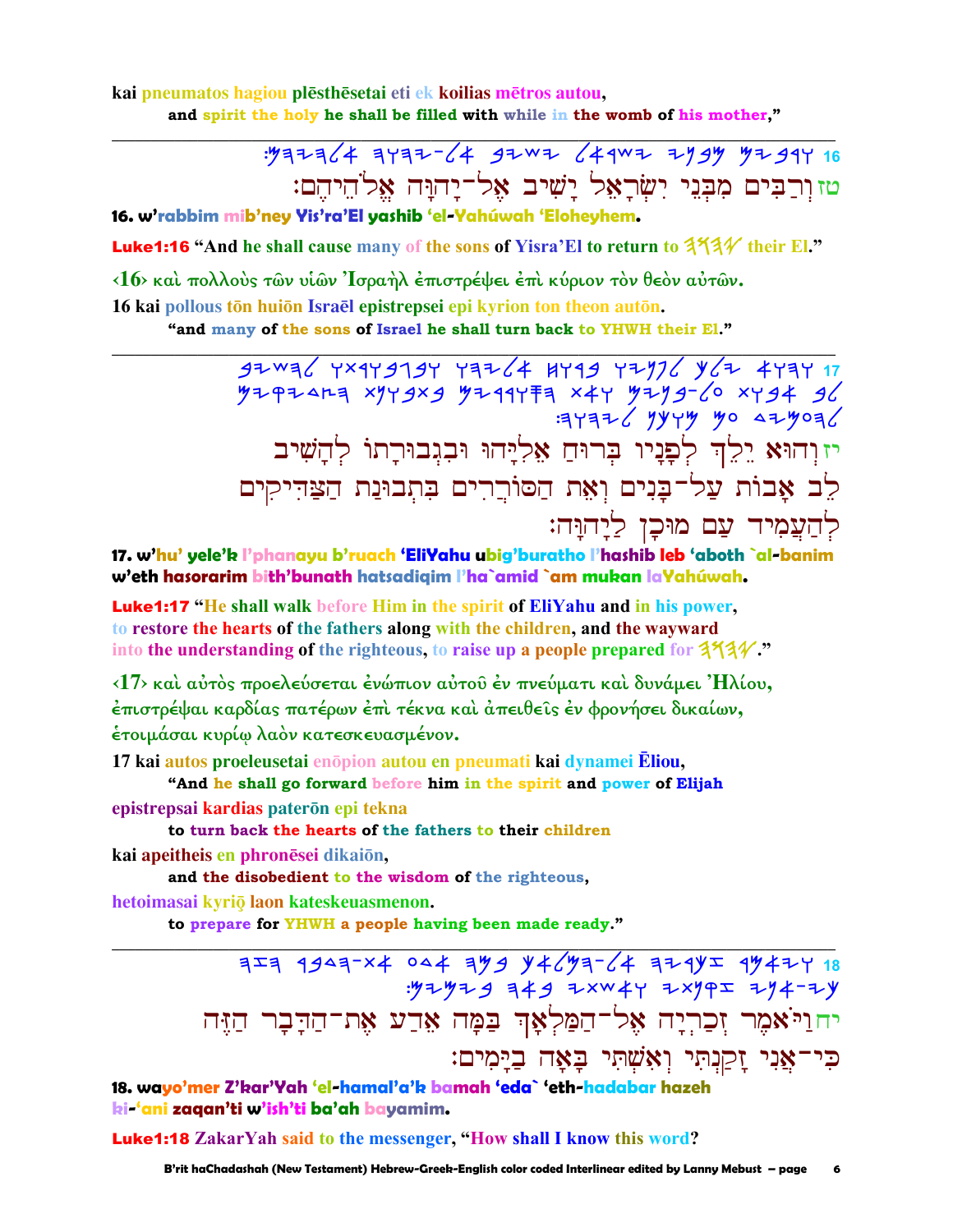For I am grown old, and my wife is advanced in days."

<18> Και είπεν Ζαχαρίας προς τον άγγελον, Κατά τί γνώσομαι τούτο; έγὼ γάρ εἰμι πρεσβύτης καὶ ἡ γυνή μου προβεβηκυῖα ἐν ταῖς ἡμέραις αὐτῆς. 18 Kai eipen Zacharias pros ton aggelon, Kata ti gnōsomai touto?

And Zechariah said to the angel, "By what shall I know this?

egō gar eimi presbytēs kai hē gynē mou probebēkuia en tais hēmerais autēs.

For I am old and my wife having advanced in her days."

2976 49409 642997 294 4264 99424 94699 9024 19 יטוַיַּעַן הַמַּלְאָךְ וַיֹּאמֶר אֵלְיו אֲנִי גַבְרִיאֵל הָעוֹמֵד לִפְנֵי האלהים ושלוּח אנכי לדבר אליד וּלְבַשֶּׂרְךָ אֲת־הַבְּשׂוֹרָה הַזֹּאת:

19. waya`an hamal'a'k wayo'mer 'elayu 'ani Gab'ri'El ha`omed liph'ney ha'Elohim w'shaluach 'anoki l'daber 'eleyak ul'baser'ak 'eth-hab'sorah hazo'th.

**Luke1:19** The messenger answered and said to him, "I am Gabri'El, who stands before the Elohim, and I have been sent to speak to you and to proclaim you this good news."

 $\langle 19 \rangle$  και άποκριθεις ο άγγελος είπεν αύτω, Έγώ είμι Γαβριήλ ο παρεστηκώς ένώπιον τοῦ θεοῦ καὶ ἀπεστάλην λαλῆσαι πρὸς σὲ καὶ εὐαγγελίσασθαί σοι ταῦτα· 19 kai apokritheis ho aggelos eipen autō,

And having answered the angel said to him,

Egō eimi Gabriel ho parestēkōs enōpion tou theou

"I am Gabriel the one having stood before the Elohim

kai apestalēn lalēsai pros se kai euaggelisasthai soi tauta;

and I was sent to speak to you and to announce these things to you."

 $4497$  4w4 44729-40 4946 644x 464 4644 4924 : y AOYY 9 Y 4 L'YZ Y AY 7 49AL XYY 4 AL-ZY XXX AIA 1947 כוִהִנְּךְ נֵאֱלָם וְלֹא תוּכַל לְדַבֶּר עַד־הַיּוֹם אֲשֶׁר יָקוּם הַדָּבָר הַזֶּה תַּחַת כִּי־לֹא הֵאֱמַנִתַּ לְדִבָרֵי וְהֶם יִמַּלְאוּ בִּמוֹעֲדָם: 20. w'hinn'ak ne'elam w'lo' thukal l'daber `ad-hayom 'asher yaqum hadabar hazeh tachath ki-lo' he'eman'at lid'baray w'hem yimal'u b'mo`adam.

**Luke1:20 "But behold, you shall be mute and not able to speak until the day** that this word is established, because you did not believe my words-but they shall be fulfilled at their appointed time."

 $\langle 20 \rangle$  και ίδου έση σιωπών και μή δυνάμενος λαλήσαι άχρι ής ήμέρας γένηται ταυτα, άνθ' ὧν οὐκ ἐπίστευσας τοῖς λόγοις μου, οἵτινες πληρωθήσονται είς τον καιρόν αύτών.

20 kai idou esē siōpōn kai mē dynamenos lalēsai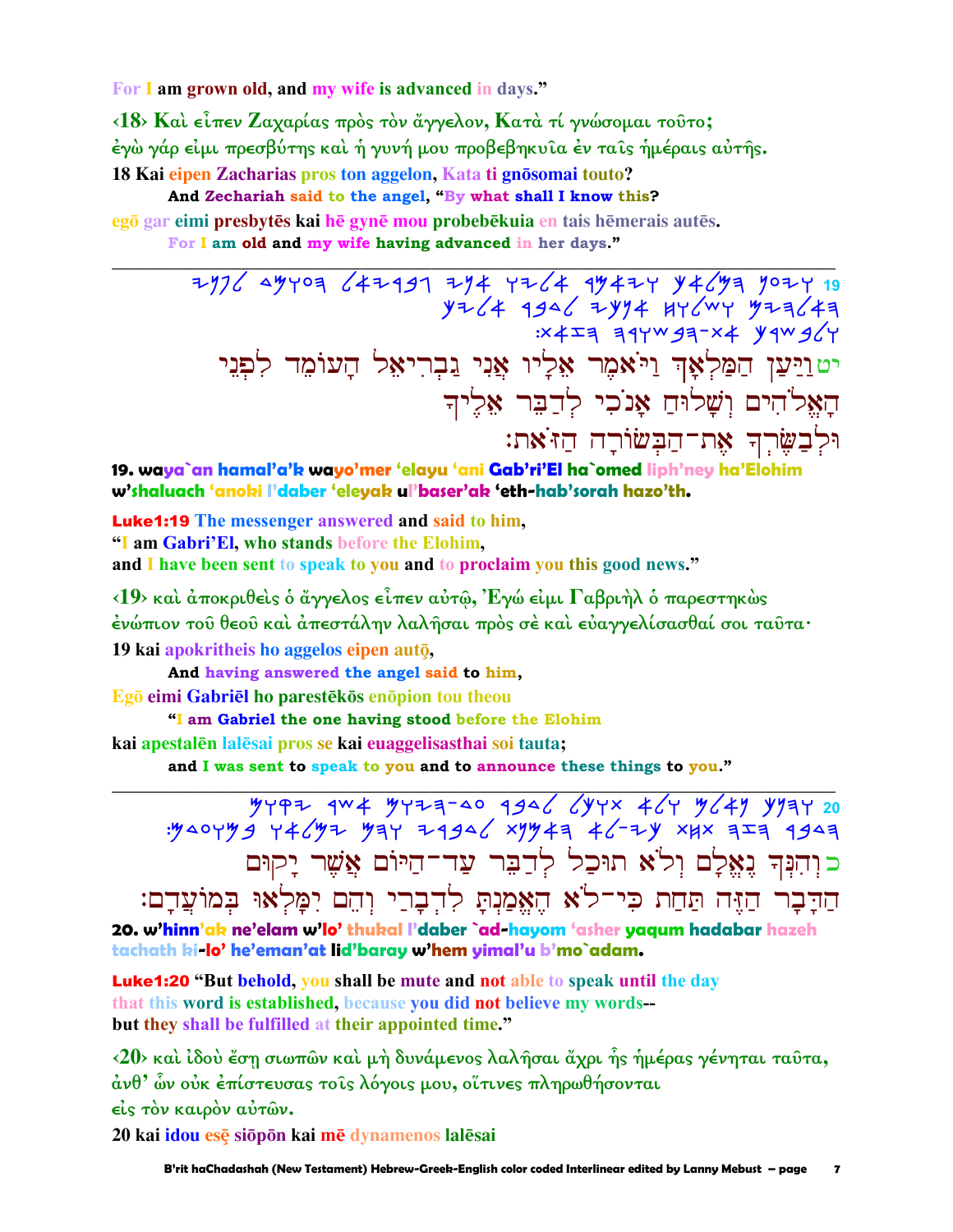"And look, you shall be mute and not being able to speak achri hēs hēmeras genētai tauta, anth' hōn ouk episteusas tois logois mou,

until which day these things happen, because you did not believe in my words, hoitines plērōthēsontai eis ton kairon autōn.

which shall be fulfilled in their time."

 $15/4779$   $3/47777$   $3/47777$   $3/47777$   $3/47777$   $3/47777$   $3/47777$   $3/47777$   $3/477777$   $3/477777$ כאוהַעֲם הוֹחִילוּ לְזִכַרְיָה וַיִּתְמְהוּ כִּי־הִתְמַהִמְהּ בַּהֵיכָל:

21. w'ha`am hochilu liZ'kar'Yah wayith'm'hu ki-hith'mah'mah baHeykal.

**Luke1:21** The people were waiting for ZakarYah, and were wondering at his delay in the Temple.

 $\langle 21 \rangle$  Και ήν ο λαός προσδοκών τον Ζαγαρίαν και έθαύμαζον έν τω χρονίζειν έν τω ναω αυτόν. 21 Kai en ho laos prosdokon ton Zacharian And were the people expecting Zechariah

kai ethaumazon en tō chronizein en tō naō auton. and they were amazed at delay in his temple.

> כבויהי בצאתו לא יכל לדבר אליהם וידעו כי־מראה רַאֲה בַּהֵיכָל וַיִּרְמֹז לַהֵם וִעוֹדֵנּוּ נאלם:

22. way'hi b'tse'tho lo' yakol l'daber 'aleyhem wayed'`u ki-mar'ah ra'ah baHeykal wavir'moz lahem w'`odenu ne'elam.

**Luke1:22** And it happened that when he went out, he was not able to speak to them, and they knew that he had seen a vision in the Temple; and he signaled to them, but was still mute.

<22> έξελθών δέ ούκ έδύνατο λαλήσαι αύτοις, και έπέγνωσαν ὅτι όπτασίαν έώρακεν έν τῶ ναῶ· καὶ αὐτὸς ἦν διανεύων αὐτοῖς καὶ διέμενεν κωφός.

22 exelthõn de ouk edvnato lalesai autois.

And having come out he was not able to speak to them, kai epegnōsan hoti optasian heōraken en tō naō;

and they knew that he has seen a vision in the temple.

kai autos ēn dianeuōn autois kai diemenen kōphos.

And he kept motioning to them and he remained mute.

: YXZ g- (4 gwzy yxa go zyz y 4 (y gw 4 y z z z z z כגוַיְהִי כַּאֲשֶׁר מָלְאוּ יִמִי עֲבוֹדַתוֹ וַיַּשַׁב אָל־בִּיתוֹ:

23. way'hi ka'asher mal'u y'mey `abodatho wayashab 'el-beytho.

**Luke1:23** And it came to pass when the days of his service had been fulfilled, he returned to his house.

<23> και έγένετο ως επλήσθησαν αι ήμέραι της λειτουργίας αύτου,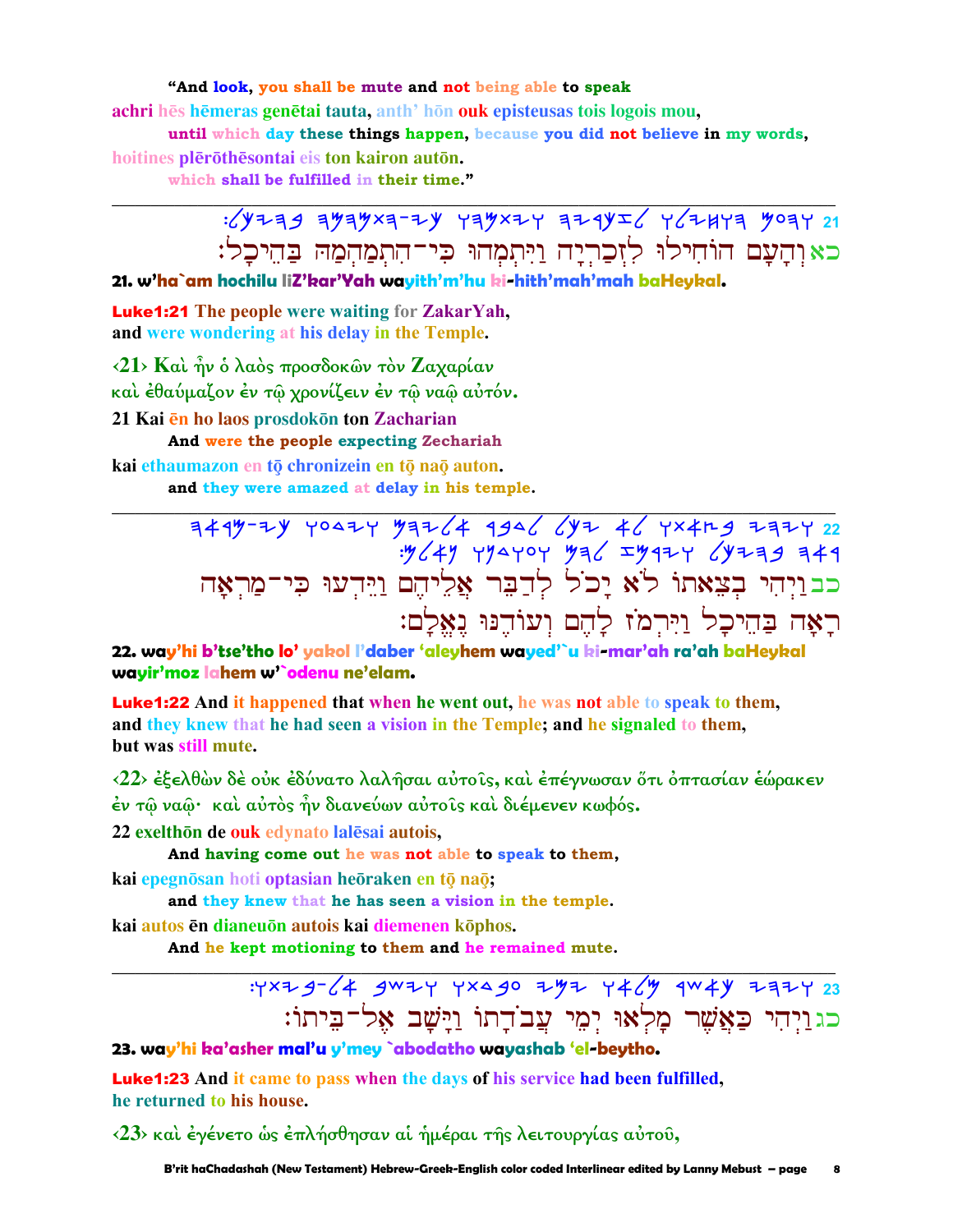άπῆλθεν είς τὸν οἶκον αὐτοῦ.

23 kai egeneto hōs eplēsthēsan hai hēmerai tēs leitourgias autou,

And it came about as were fulfilled the days of his service.

apēlthen eis ton oikon autou.

he went to his house.

YXW4 0gWZ (4 17XY 7 47 374727 184 2721 24 : 194xy 92 WAH 3W9H 49HXXY ּר יוֹכוּ יוֹתַ יְהַיְמִים הָאֲלֵה וַתַּחַר אֵלְישֵׁבַע אָשָׁתּוֹ<br>כדוַיְהִי אַחַר הַיָּמִים הָאֵלֵּה וַתַּחַר אֵלְישֵׁבַע אָשִׁתּוֹ וַתְּתְחֲבָא חֲמְשָׁה חֲדָשִׁים וַתּאִמַר:

24. way'hi 'achar hayamim ha'eleh watahar 'Elisheba` 'ish'to watith'chabe' chamishah chadashim wato'mar.

**Luke1:24** And it came to pass after these days Elisheba his wife conceived and she kept herself hidden for five months and she said,

<24> Μετά δέ ταύτας τας ήμέρας συνέλαβεν Έλισάβετ ή γυνή αύτου καὶ περιέκρυβεν ἑαυτὴν μῆνας πέντε λέγουσα 24 Meta de tautas tas hēmeras synelaben Elisabet hē gynē autou

And after these days became pregnant Elizabeth, his wife

kai periekryben heautēn mēnas pente legousa

and she was hiding herself for five months saying

25. kakah `asah li Yahúwah bimey phaq'do 'othi le'esoph 'eth-cher'pathi mib'ney 'adam.

**Luke1:25** "Thus  $354$  has dealt with me in the days that He took note of me, to gather up my disgrace from the sons of men."

 $\langle 25 \rangle$  ότι θύτως μοι πεποίηκεν κύριος

έν ήμέραις αἷς έπεῖδεν ἀφελεῖν ὄνειδός μου ἐν ἀνθρώποις.

25 hoti Houtōs moi pepoiēken kvrios en hēmerais

"Thus to me has done YHWH in days

hais epeiden aphelein oneidos mou en anthrōpois.

in which he looked with favor to take away my reproach among men."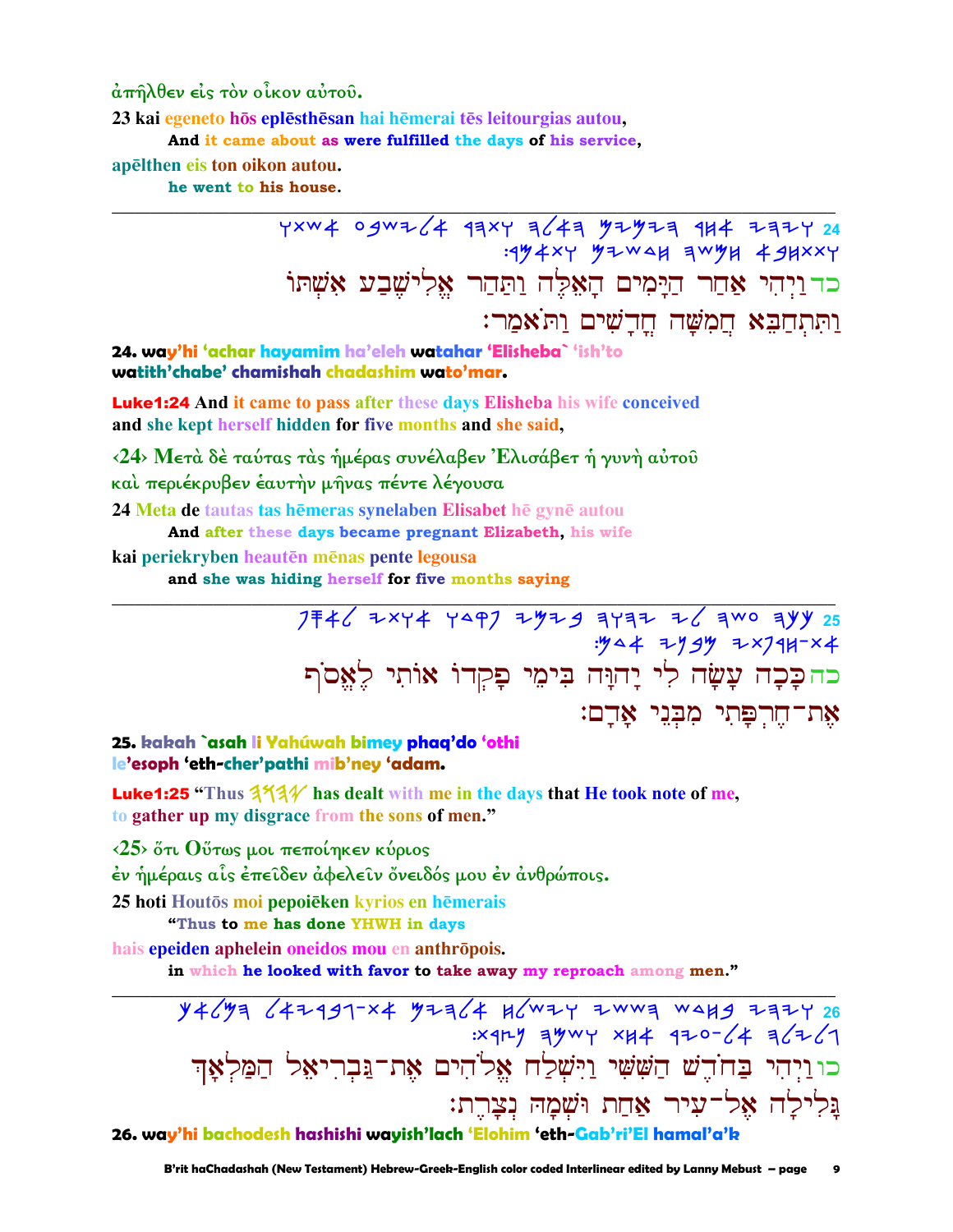### Galilah 'el-`ir 'achath ush'mah N'tsareth.

**Luke1:26** And it came to pass in the sixth month Elohim sent the messenger Gabri'El to the Galil, to a certain city named Netsareth,

 $\langle 26 \rangle$  Έν δέ τω μηνί τω έκτω άπεστάλη ο άγγελος Γαβριήλ άπό του θεου είς πόλιν της Γαλιλαίας ή όνομα Ναζαρέθ

26 En de tō mēni tō hektō apestalē ho aggelos Gabriel apo tou theou

Now in the month sixth, was sent the angel Gabriel from Elohim

eis polin tēs Galilaias hē onoma Nazareth

to a city of Galilee to which is the name, Nazareth,

474 xzgy JFYz Yyw-qw4 wz46 qwq4y q64xg-64 27<br>ywy pcxysq yyu כז אָל־בְּתוּלַה מְאֹרַשַּׁה לְאִישׁ אֲשֶׁר־שָׁמוֹ יוֹסֵף מְבֵית דַוְד וִשָׁם הַבְּתוּלַה מְרִיַם:

27. 'el-b'thulah m'orasah l'ish 'asher-sh'mo Yoseph mibeyth Dawid w'shem hab'thulah Mir'yam.

**Luke1:27** to a virgin who was betrothed to a man whose name was Yoseph, from the house of Dawid. And the virgin's name was Mirvam.

 $\langle 27 \rangle$  πρός παρθένον έμνηστευμένην άνδρι ω όνομα 'Ιωσήφ έξ οίκου Δαυίδ καί το όνομα της παρθένου Μαριάμ.

27 pros parthenon emnēsteumenēn andri hō onoma lōsēph

to a virgin having been engaged to a man whom is the name Joseph

ex oikou Dauid, kai to onoma tēs parthenou Mariam.

of the house of David, and the name of the virgin was Mary.

 $74-xw4 yc yyc'w z=c' + 3yz+c' zz' + 3yzc' + 3yzc' + 3yzc' + 3yzc' + 3yzc' + 3yzc' + 3yzc' + 3yzc' + 3yzc' + 3yzc' + 3yzc' + 3yzc' + 3zc' + 3zc' + 3zc' + 3zc' + 3zc' + 3zc' + 3zc' + 3zc' + 3zc' + 3zc' + 3zc' + 3zc' + 3zc' + 3zc' + 3zc' + 3zc' + 3zc' + 3zc' + 3$ כחוַיָּבֹא הַמַּלְאָךְ הַחַדְרָה וַיֹּאמֶר אֵלֶיהָ שָׁלוֹם לַךְ אֵשֵׁת־הֵן יַחוַּה עִמַּךְ (בִרוּכָה אֵתְּ בַּנַּשִׁים):

28. wayabo' hamal'a'k hachad'rah wayo'mer 'eleyah shalom l'ak 'esheth-chen Yahúwah `ima'k (b'rukah 'at' banashim).

**Luke1:28** And the messenger came and said to her, "Peace to you, gracious woman!  $344$  is with you {blessed are you among women}".

 $\langle 28 \rangle$  και είσελθών ο άγγελος προς αύτην είπεν, Χαίρε,

κεχαριτωμένη, ὁ κύριος μετὰ σοῦ, εὐλογημένη σὺ ἐν γυναιξίν.

28 kai eiselthōn ho aggelos pros autēn eipen, Chaire,

And entering the angel to her he said "Hail,

kecharitōmenē, ho kyrios meta sou. [eulogēmenē su en gunaixin.]

one receiving grace, YHWH is with you. Blessed are you among women."

44346 36397 3x4493 4234 29  $X+X+Y$  e) and  $X+Y+Z$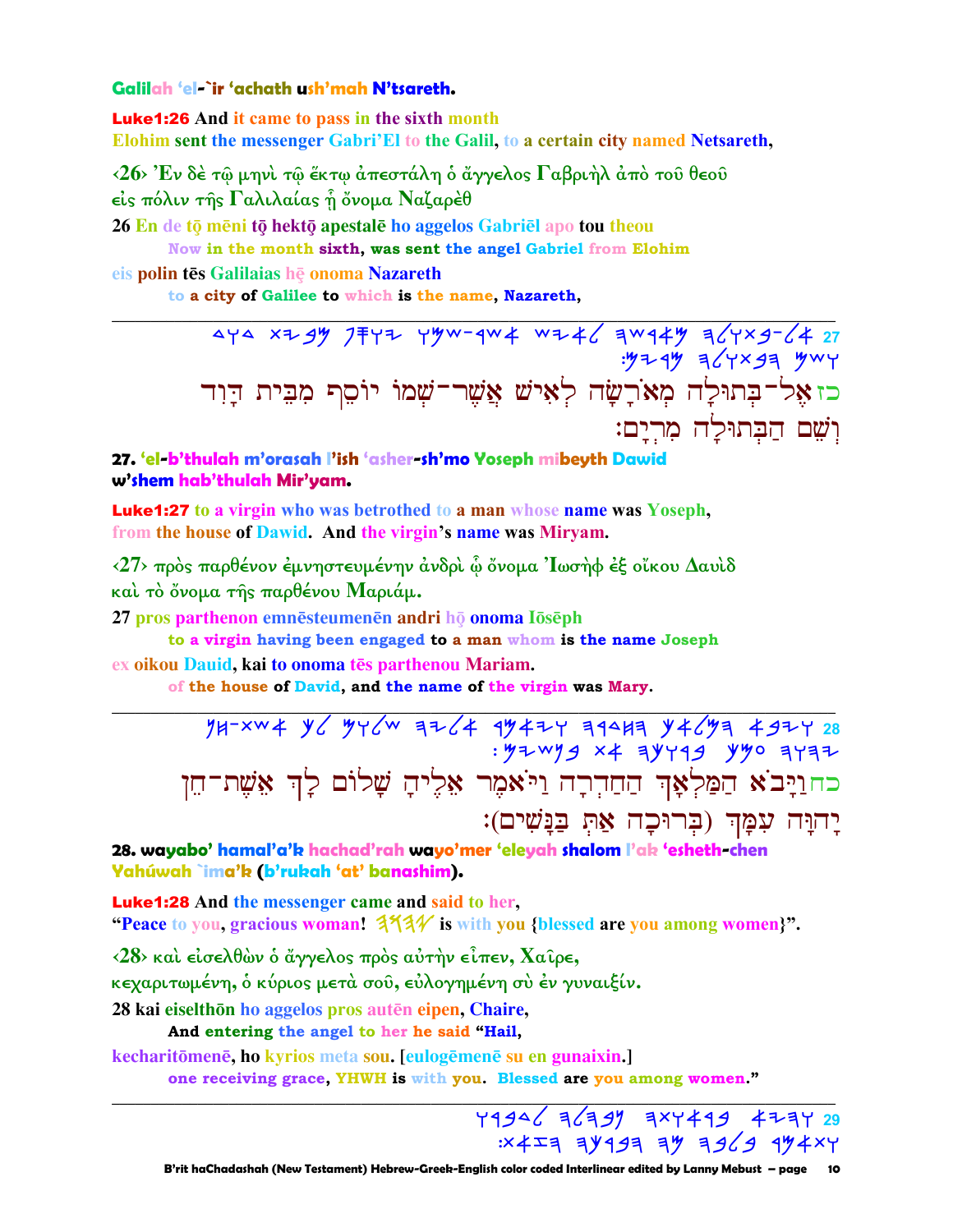# כטוהיא (בְּרְאוֹתַה) נִבְהֲלַה לְדִבָרוֹ ות<sup>:</sup>אמר בלבה מה הברכה הז<sup>:</sup>את:

### **29. w'hi' (bir'othah) nib'halah lid'baro wato'mer b'libah mah hab'rakah hazo'th.**

Luke1:29 **{When she saw him,} she was alarmed at his statement and said in her heart, "What is this blessing?"** 

**‹29› ἡ δὲ ἰδοῦσα διεταράχθη ἐπὶ τῷ λόγῳ αὐτοῦ, καὶ διελογίζετο ποταπὸς εἴη ὁ ἀσπασµὸς οὗτος.**  29 he de *idousa dietarachthe* epi tō logō autou,

**she And seeing, was disturbed at his word**

**kai dielogizeto potapos ei ho aspasmos houtos.** 

**and kept pondering of what sort might be this greeting.** 

 Myrm yaryt-la kalmh hl rmayw **30**   $:$  "Y $\frac{1}{2}$   $\frac{1}{2}$   $\frac{1}{2}$   $\frac{1}{2}$   $\frac{1}{2}$   $\frac{1}{2}$   $\frac{1}{2}$   $\frac{1}{2}$   $\frac{1}{2}$   $\frac{1}{2}$   $\frac{1}{2}$   $\frac{1}{2}$   $\frac{1}{2}$   $\frac{1}{2}$   $\frac{1}{2}$   $\frac{1}{2}$   $\frac{1}{2}$   $\frac{1}{2}$   $\frac{1}{2}$   $\frac{1}{2}$   $\frac{1}{2}$   $\frac{1$ לַיַיֹּאמֶר לְה הַמַּלְאָדְ אַל־תִּירִאִי מִרִיַם כִּי־מָצָאתְ חֵן לִפְנֵי הַאֲלֹהִים:

**30. wayo'mer lah hamal'a'k 'al-tir'i Mir'yam ki-matsa'th' chen liph'ney ha'Elohim.**

**\_\_\_\_\_\_\_\_\_\_\_\_\_\_\_\_\_\_\_\_\_\_\_\_\_\_\_\_\_\_\_\_\_\_\_\_\_\_\_\_\_\_\_\_\_\_\_\_\_\_\_\_\_\_\_\_\_\_\_\_\_\_\_\_\_\_\_\_\_\_\_\_\_\_\_\_\_\_\_\_\_\_\_\_\_\_\_\_\_\_\_\_\_**

Luke1:30 **And the messenger said to her, "Do not fear, Miryam; because you have found favor before the Elohim."** 

**‹30› καὶ εἶπεν ὁ ἄγγελος αὐτῇ, Μὴ φοβοῦ, Μαριάµ, εὗρες γὰρ χάριν παρὰ τῷ θεῷ. 30 kai eipen ho aggelos autÿ, M phobou, Mariam,** 

**And said the angel to her, "Do not fear, Mary,**

**heures gar charin para to theo.** 

**for you found favor with the Elohim."** 

**\_\_\_\_\_\_\_\_\_\_\_\_\_\_\_\_\_\_\_\_\_\_\_\_\_\_\_\_\_\_\_\_\_\_\_\_\_\_\_\_\_\_\_\_\_\_\_\_\_\_\_\_\_\_\_\_\_\_\_\_\_\_\_\_\_\_\_\_\_\_\_\_\_\_\_\_\_\_\_\_\_\_\_\_\_\_\_\_\_\_\_\_\_** :0WYAZ Y<sup>yw-x</sup>4 X41PY 99 X462Y A1A Y9AY 31 לאוּהִנַּה הַרַה וִיֹלַהְתְּ בֵּן וִקְרָאת אָת־שָׁמוֹ יָהוּשָׁעַ:

**31. w'hinna'k harah w'yolad't' ben w'qara'th' 'eth-sh'mo Yahushuà.**

Luke1:31 **"And behold, You shall conceive and bear a son,**  and you shall call His name  $\overline{OW44}$ ."

**‹31› καὶ ἰδοὺ συλλήµψῃ ἐν γαστρὶ καὶ τέξῃ υἱὸν** 

**καὶ καλέσεις τὸ ὄνοµα αὐτοῦ Ἰησοῦν.** 

**31 kai idou syllēmpsē en gastri** 

 **"And behold you shall conceive in your womb**

**kai texÿ huion kai kaleseis to onoma autou Isoun.** 

 **and shall bear a son and you shall call His name Yahushua."** 

**\_\_\_\_\_\_\_\_\_\_\_\_\_\_\_\_\_\_\_\_\_\_\_\_\_\_\_\_\_\_\_\_\_\_\_\_\_\_\_\_\_\_\_\_\_\_\_\_\_\_\_\_\_\_\_\_\_\_\_\_\_\_\_\_\_\_\_\_\_\_\_\_\_\_\_\_\_\_\_\_\_\_\_\_\_\_\_\_\_\_\_\_\_** <u>49PZ YYZ/0-YSY EZEZ 6YA1 4YEY 32</u>  $:Y794$  aya  $479-x4$  y  $\frac{1}{2}$ yxz yzz  $\frac{1}{4}$  ayzzy לב וַהוּא גַּדוֹל יִהְיֵה וּבֶן־עָלְיוֹן יִקְרֵא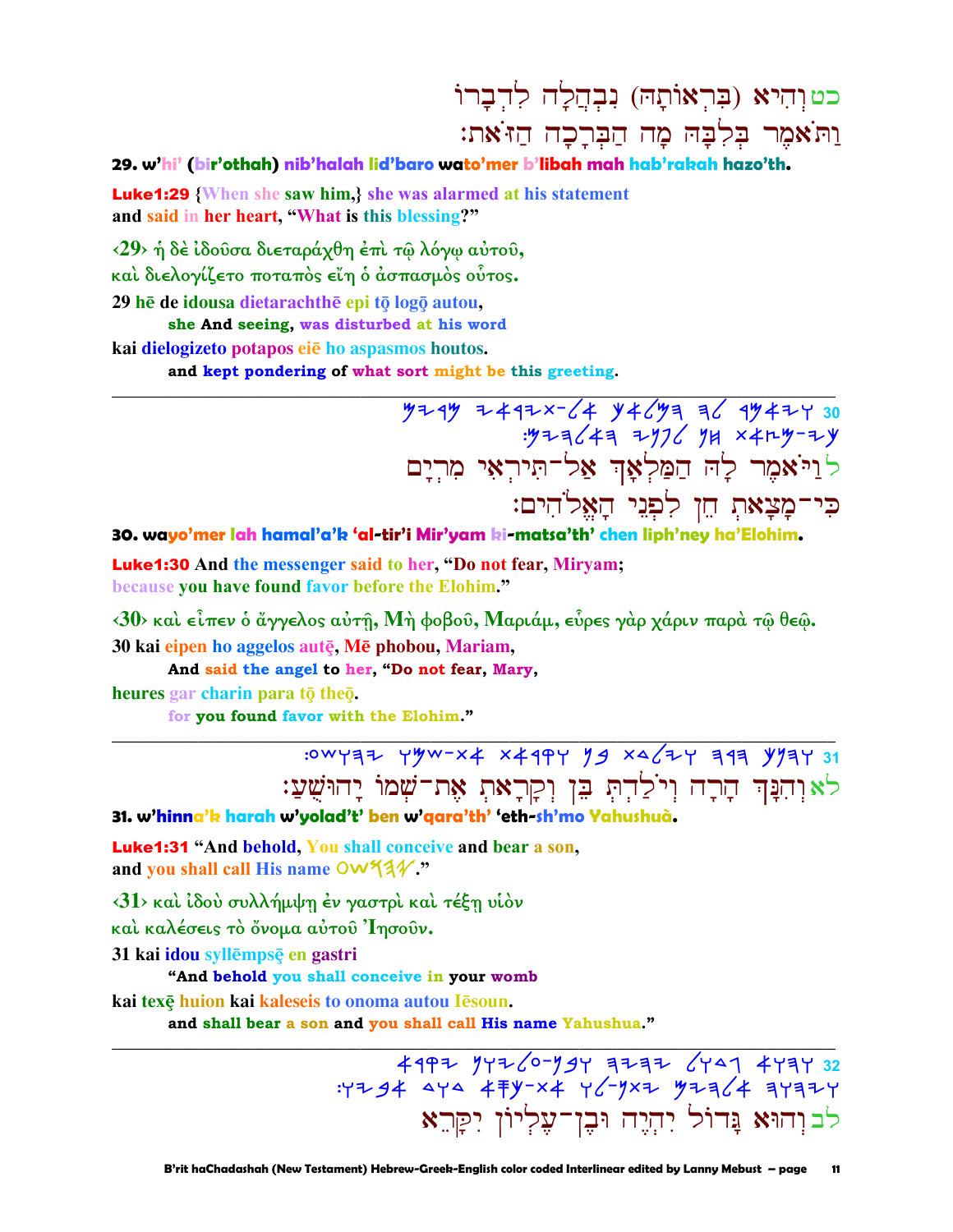# וַיָהוָּה אֱלֹהִים יִתְּן־לוֹ אֶת־כִּסֵא דָוִד אָבִיו:

32. w'hu' gadol yih'yeh uben-`El'yon yiqare' waYahúwah 'Elohim yiten-lo 'eth-kise' Dawid 'Abiu.

**Luke1:32** "He shall be great and He shall be called the Son of the Highest. and 3731. Elohim shall give Him the throne of His father Dawid".

<32> ούτος έσται μέγας και υίος υψίστου κληθήσεται

καὶ δώσει αὐτῷ κύριος ὁ θεὸς τὸν θρόνον Δαυὶδ τοῦ πατρὸς αὐτοῦ,

32 houtos estai megas kai huios huuistou klēthēsetai

"This One shall be great and the Son of the Most High he shall be called

kai dōsei autō kyrios ho theos ton thronon Dauid tou patros autou, and shall give him YHWH the Elohim, the throne of David His Father,"

## : LP 124 YXYY (W/Y AOY W/YO/ 4POZ XZ 4- 10 Y (WY 33 לגוּמָלַךְ עַל־בִּית יַעֲקֹב לְעוֹלָם וָעָד וּלְמַלְכוּתוֹ אֵין קֵץ:

33. umala'k `al-beyth Ya`agob l'`olam wa`ed ul'mal'kutho 'eyn gets.

**Luke1:33** "and He shall reign over the house of Yaaqob forever and ever, and there shall be no end to His kingdom."

<33> και βασιλεύσει έπι τον οίκον Ίακωβ είς τους αίωνας

και της βασιλείας αύτου ούκ έσται τέλος.

33 kai basileusei epi ton oikon lakōb eis tous aiōnas

"and He shall rule over the house of Jacob into the ages

kai tēs basileias autou ouk estai telos.

and of His kingdom there shall not be an end."

 $724$   $734$   $34$   $724$   $924$   $94$   $94$   $924$   $924$   $994$   $994$ לדות**ֹאמִר מִרְיָם אֶל־הַמַּלְאָךְ אִי**ךְ יְהָיֵה הַדָּבָר הַזִּה וַאֲנִי אֵיְנֵנִּי יֹדַעַת איֹשׁ:

34. wato'mer Mir'yam 'el-hamal'a'k 'ey'k yih'yeh hadabar hazeh wa'ani 'eyneni yoda`ath 'ish.

**Luke1:34** Miryam said to the messenger, "How shall this word be? I have not known a man?"

 $\langle 34 \rangle$  είπεν δέ Μαριάμ πρός τον άγγελον, Πῶς ἔσται τοῦτο, ἐπεὶ ἄνδρα οὐ γινώσκω; 34 eipen de Mariam pros ton aggelon, Pōs estai touto, epei andra ou ginōskō?

But said Mary to the angel, "How shall be this, since I do not know a man?"

xqygqy y+ 6 4ygx wapa kya a+6 4 4y4+y y+ 6ya yo+y 35<br>y+3y+ x+3 o>+6 yy-ya yy-6 y+6 6 4y+2 9y+6 להוַיַּעַן הַמַּלְאָךְ וַיֹּאמִר אֶלִיהָ רוּחַ הַקֹּהֵשׁ תָּבוֹא עָלַיךְ וּגִבוּרַת עִלִיוֹן תַּצֵל עָלָיהִ עַל־כֵּן קַדוֹשׁ יֵאָמֵר לַיִּלוֹד בֵּן־הָאֵלֹהִים: 35. waya`an hamal'a'k wayo'mer 'eleyah Ruach haQodesh tabo' `alay'k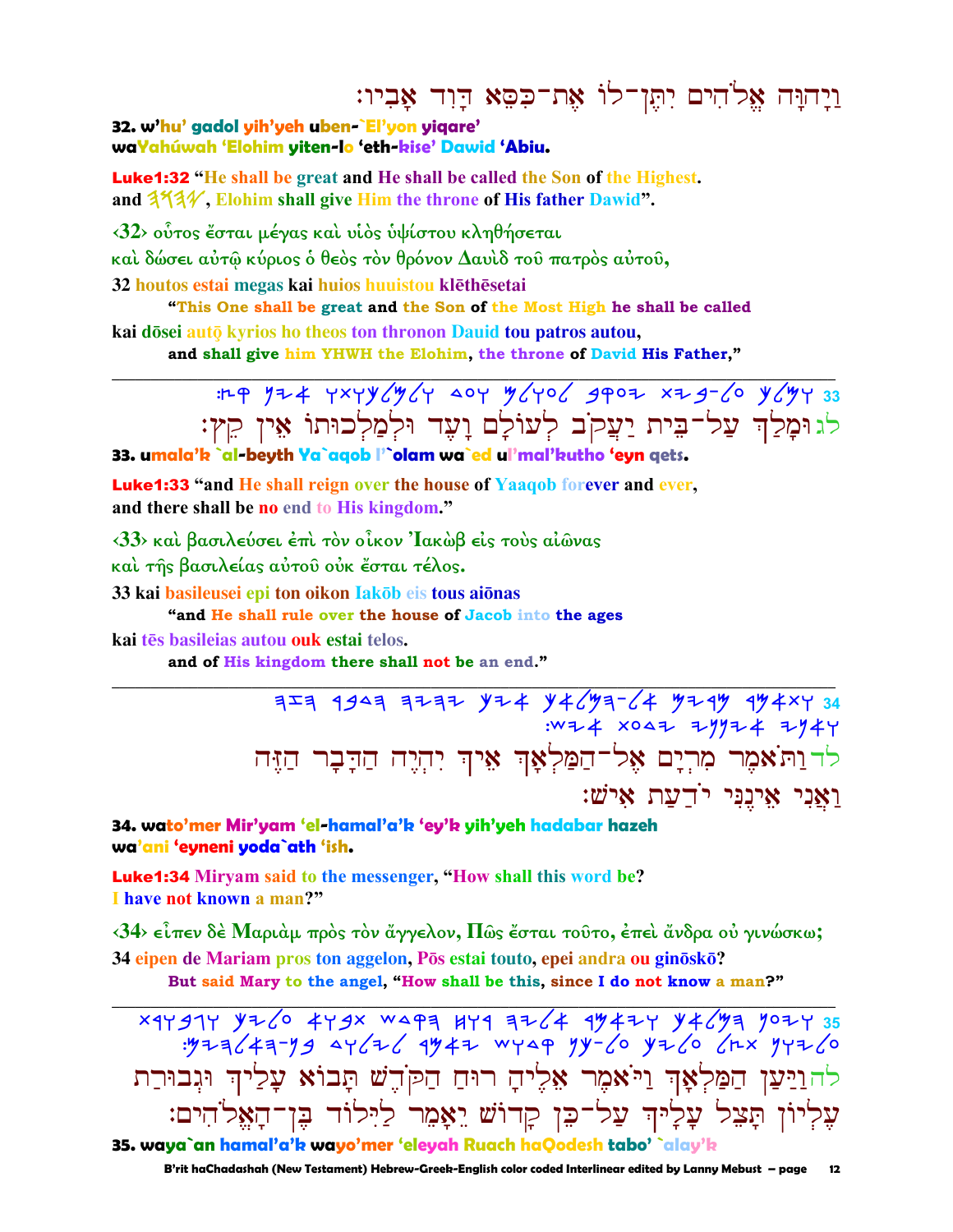### ug'burath `El'yon tatsel `alay'k `al-ken qadosh ye'amer layilod ben-ha'Elohim.

**Luke1:35** The messenger answered and said to her.

"The Holy Spirit shall come upon you, and the power of the Highest shall overshadow you. Therefore, the One that is born shall be called holy-the Son of the Elohim."

 $\langle 35 \rangle$  και άποκριθείς ο άγγελος είπεν αύτη,

Πνεύμα άγιον έπελεύσεται έπι σε και δύναμις υψίστου έπισκιάσει σοι·

διό καὶ τὸ γεννώμενον ἅγιον κληθήσεται υἱὸς θεοῦ.

35 kai apokritheis ho aggelos eipen autē, Pneuma hagion epeleusetai epi se

And answering the angel said to her, "The Holy Spirit shall come upon you kai dynamis huuistou episkiasei soi;

and the power of the Most High shall overshadow you."

dio kai to gennōmenon hagion klēthēsetai huios theou.

Therefore also the One being born shall be called holy, the Son of the Elohim.

 $477 - 97$  3490 36-449 4W4 9x9449 09WZ64 3934 36 לו והִנֵּה אֱלִישֵׁבַע קִרוֹבָהֵךְ אֲשֵׁר קַרִאוּ־לַהְ עֲקַרָה נֵּם־הִיא הָרָה לָלֶדֶת בֵּן בִּזִקְנָתָהּ וְזֵה לַּה הַחֹדֵשׁ הַשָּׁשִׁי:

### 36. w'hinneh 'Elisheba` q'robathe'k 'asher qar'u-lah `aqarah gam-hi' harah laledeth ben b'ziq'nathah w'zeh lah hachodesh hashishi.

**Luke1:36 "And behold, your relative Elisheba, whom she was called barren,** she is also conceived to give a son in her old age. This is the sixth month with her."

 $\langle 36 \rangle$  και ίδου Έλισάβετ ή συγγενίς σου και αύτη συνείληφεν υιον έν γήρει αυτής καὶ οὗτος μὴν ἔκτος ἐστὶν αὐτῆ τῆ καλουμένη στείρα·

36 kai idou Elisabet hē syggenis sou kai autē syneilēphen huion en gērei autēs

And behold Elizabeth your relative also she has conceived a son in her old age kai houtos mēn hektos estin autē tē kaloumenē steira;

and this month is the sixth for her the one being called barren;

# $-394-\angle y$   $y+z\angle 4y$   $4\angle 7z-z\angle 7y$  37 לזכי לא־יפלא מאלהים כל־דַבָר:

#### 37. ki lo'-yipale' me'Elohim kal-dabar.

**Luke1:37** "For everything is not perplexing for Elohim."

<37> ότι ούκ άδυνατήσει παρά του θεου παν ρήμα.

37 hoti ouk adynatesei para tou theou pan hrema.

"because shall not impossible from Elohim every word"

 $Y$ 1944 Z - Z 1712 347 W 277 424 4424 38  $y + y + y = \frac{1}{2}x + y + 1$ לחוַתֹּאמֶר מְרִיָּם הִנְנִי שִׁפְחַת יַהוָּּה יִהִי־לִי כִּדְבָרֵךְ ַרְרֵצֵא מֵאָתַּה הַמַּלְאֲדִ: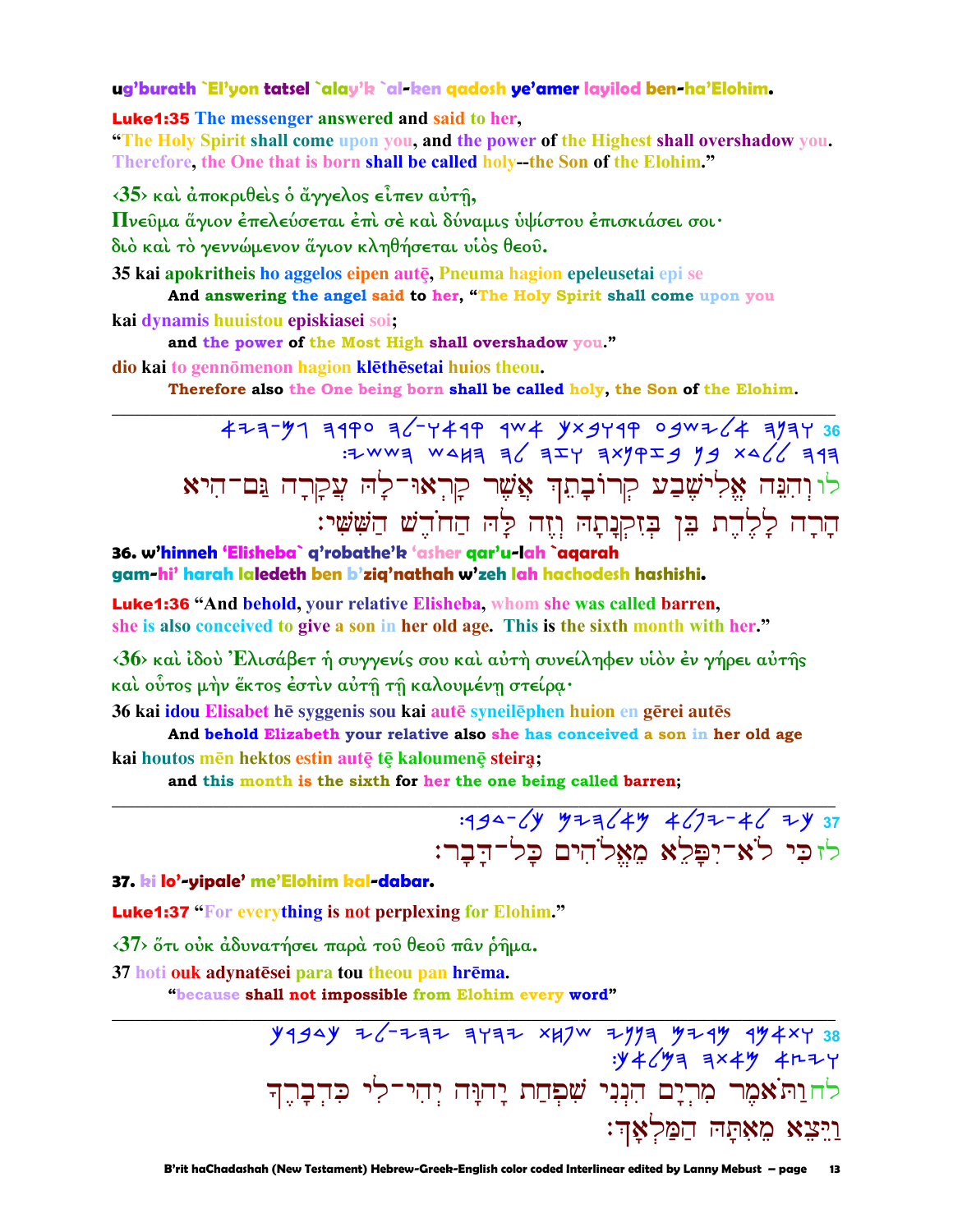38. wato'mer Mir'yam hin'ni shiph'chath Yahúwah y'hi-li kid'bareak wayetse' me'itah hamal'a'k.

Luke1:38 And Miryam said, "Behold, I am the maidservant of 313V. Let it be for me according to your word." And the messenger departed from her.

<38> είπεν δέ Μαριάμ, Ίδου ή δούλη κυρίου· γένοιτό μοι κατά το ρήμά σου. και άπήλθεν άπ' αύτης ο άγγελος.

38 eipen de Mariam, Idou hē doulē kyriou;

and said Mary, "Behold the bondmaid of YHWH;

genoito moi kata to hrēma sou.

may it be done to me according to your word." kai apēlthen ap' autēs ho aggelos.

And departed from her the angel.

 $\frac{9}{7}$  THE WEER WEER THE THE THE THE לט ותַקַם מִרִיָם בַּיַמִים הָהֵם וַתִּמַחֵר לַלֶכֶת הַחֲרָה אֵל־עיר יהוּדה:

39. wataqam Mir'yam bayamim hahem wat'maher laleketh haharah 'el-`ir Yahudah.

**Luke1:39** And Miryam arose at those days and went with haste to the mountains, to a city of Yahudah.

<39> Άναστασα δέ Μαριάμ έν ταίς ήμέραις ταύταις έπορεύθη

είς την όρεινην μετά σπουδής είς πόλιν Ίούδα,

39 Anastasa de Mariam en tais hēmerais tautais eporeuthē

And having arisen Mary in these days traveled

eis tēn oreinēn meta spoudēs eis polin Iouda,

into the hill country with haste to a city of Judah,

:0 gwz (4-x4 y 19xy 321y x 29 49xy 40 מותָּבֹא בִּית זִכַרְיָה וַתִּבָרֵךְ אֶת־אֵלְישָׁבַע:

40. watabo' beyth Z'kar'Yah wat'bare'k 'eth-'Elishaba`.

**Luke1:40** and she entered the house of ZakarYah and blessed Elisheba.

<40> και είσηλθεν είς τον οίκον Ζαχαρίου και ήσπάσατο την Ελισάβετ.

40 kai eisēlthen eis ton oikon Zachariou kai espasato tēn Elisabet.

and she entered into the house of Zechariah and greeted Elizabeth.

11 7777 41 48 4/2000 78794 4794 7494 7494 14<br>8 3047 7844 4/2000 874 8944. מאַוַיְהִי כִּשְׁמֹ<mark>עַ אֶלִישֶׁבַע אֶת־בִּרְכַת מִרְיָם וַיִּרְ</mark>קַד הַיֵּלֵד בִּמָעִיהַ וַתְּמַלֵא אֶלִישֶׁבַע רוּחַ הַקֹּדֵשׁ:

41. way'hi kish'mo`a 'Elisheba` 'eth-bir'kath Mir'yam wayir'qad hayeled b'me`eyah watimale' 'Elisheba` Ruach haOodesh.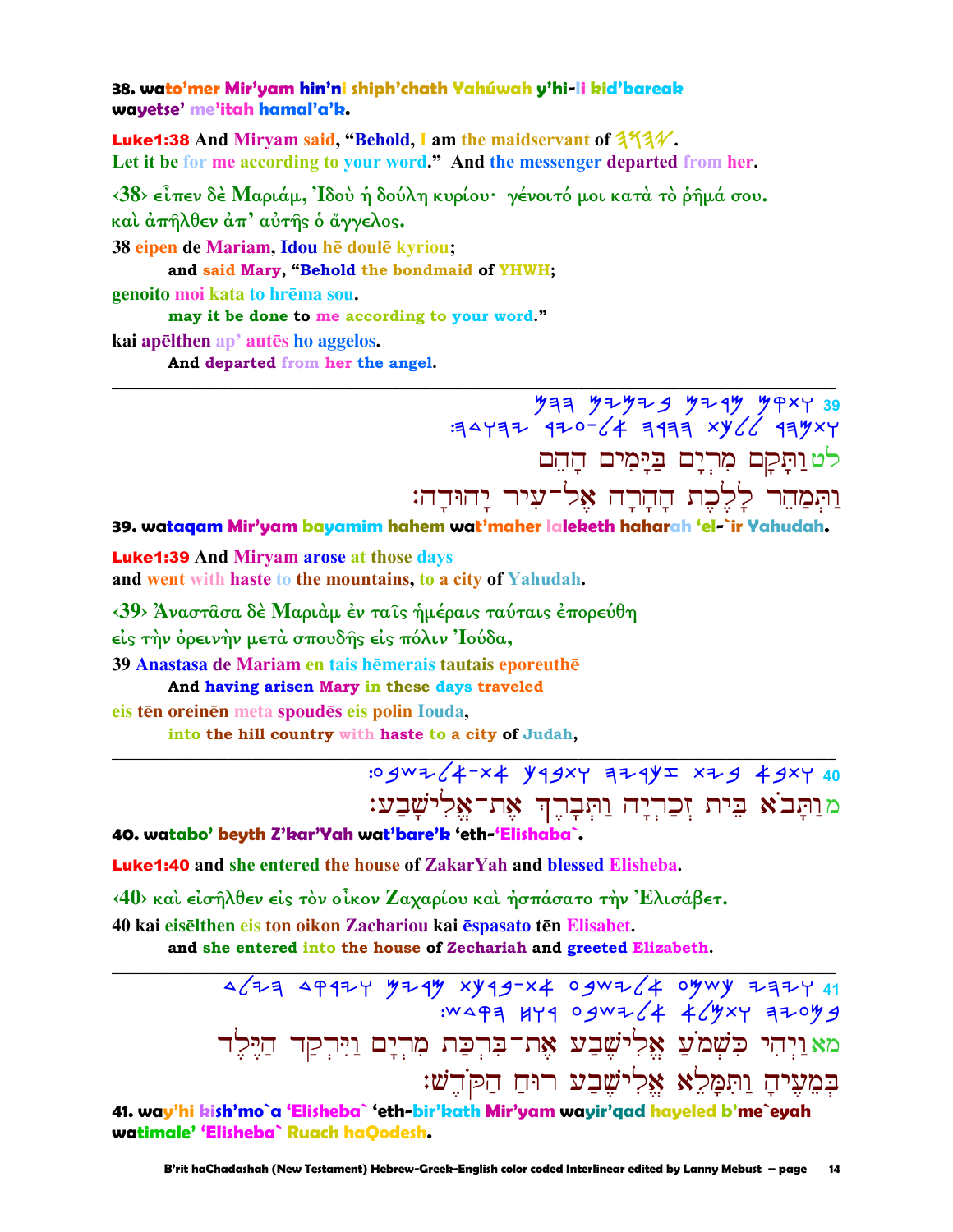Luke1:41 **And it came to pass when Elisheba heard Miryam's blessing, the baby leaped in her womb and Elisheba was filled with the Holy Spirit.** 

**‹41› καὶ ἐγένετο ὡς ἤκουσεν τὸν ἀσπασµὸν τῆς Μαρίας ἡ Ἐλισάβετ, ἐσκίρτησεν τὸ βρέφος ἐν τῇ κοιλίᾳ αὐτῆς, καὶ ἐπλήσθη πνεύµατος ἁγίου ἡ Ἐλισάβετ,** 

**41 kai egeneto hos ekousen ton aspasmon tes Marias he Elisabet,** 

 **And it came about when heard the greeting of Mary, Elizabeth,** 

**eskirtsen to brephos en tÿ koilia- auts, kai eplsth pneumatos hagiou h Elisabet, leaped the baby in her womb, and was filled with the Holy Spirit Elizabeth,** 

**\_\_\_\_\_\_\_\_\_\_\_\_\_\_\_\_\_\_\_\_\_\_\_\_\_\_\_\_\_\_\_\_\_\_\_\_\_\_\_\_\_\_\_\_\_\_\_\_\_\_\_\_\_\_\_\_\_\_\_\_\_\_\_\_\_\_\_\_\_\_\_\_\_\_\_\_\_\_\_\_\_\_\_\_\_\_\_\_\_\_\_\_\_**

 Mycnb ta hkwrb rmatw lwdg lwqb arqtw **42**   $:$  yyog  $7$  yy $19$ ·<br>מב וַתְּקְרָא בְּקוֹל<sup>´</sup> נֵּדוֹל וַתֹּאמַר בִּרוּכֵה אַתְּ בַּנַּשִׁים וּבָרוּךְ פְּרִי בִטְגֵ**ךְ**׃

**42. watiq'ra' b'qol gadol wato'mar b'rukah 'at' banashim ubaru'k p'ri bit'ne'k.**

Luke1:42 **And she called out with a loud voice and said,** 

**"Blessed are you among women, and blessed is the fruit of your womb!"** 

**‹42› καὶ ἀνεφώνησεν κραυγῇ µεγάλῃ καὶ εἶπεν, Εὐλογηµένη σὺ ἐν γυναιξὶν καὶ εὐλογηµένος ὁ καρπὸς τῆς κοιλίας σου.** 

**42 kai anephōnēsen kraugē megalē kai eipen, Eulogēmenē sy** 

 **and she cried out with a loud cry and said, "Having been blessed are you en** gynaixin kai eulogēmenos ho karpos tēs koilias sou.

**among women and having been blessed is the fruit of your womb."** 

**\_\_\_\_\_\_\_\_\_\_\_\_\_\_\_\_\_\_\_\_\_\_\_\_\_\_\_\_\_\_\_\_\_\_\_\_\_\_\_\_\_\_\_\_\_\_\_\_\_\_\_\_\_\_\_\_\_\_\_\_\_\_\_\_\_\_\_\_\_\_\_\_\_\_\_\_\_\_\_\_\_\_\_\_\_\_\_\_\_\_\_\_\_**

:yla hab ynda Ma-yk yl-hmw **43**  מגוּמה־לי כי־אם אדני באה אלי:

**43. umah-li ki-'em 'Adoni ba'ah 'elay.**

Luke1:43 **"And what is this to me, that the mother of My Adon (Master) should come to me?"** 

**‹43› καὶ πόθεν µοι τοῦτο ἵνα ἔλθῃ ἡ µήτηρ τοῦ κυρίου µου πρὸς ἐµέ;** 

**43 kai pothen moi touto** 

 **"And why has happened this to me**

**hina elth** $\bar{e}$  **he** meter tou kyriou mou pros eme? **that should come my mother of YHWH to me?"** 

:yomb dlyh hjmcb dqr hnhw ynzab ab ktkrb lwq yk **44**  מדכִּי קוֹל בִּרִכָּתֵךְ בָּא בְאָזֶנַי וְהִנֵּה רָקַד בִּשָׂמָחָה הַיֵּלֵד בִּמֵעָי:

**\_\_\_\_\_\_\_\_\_\_\_\_\_\_\_\_\_\_\_\_\_\_\_\_\_\_\_\_\_\_\_\_\_\_\_\_\_\_\_\_\_\_\_\_\_\_\_\_\_\_\_\_\_\_\_\_\_\_\_\_\_\_\_\_\_\_\_\_\_\_\_\_\_\_\_\_\_\_\_\_\_\_\_\_\_\_\_\_\_\_\_\_\_**

**44. ki qol bir'kathe'k ba' b'az'nay w'hinneh raqad b'sim'chah hayeled b'me`ay.** 

Luke1:44 **"For when the sound of your blessing came to my ears, behold, the baby leaped in my womb for joy."** 

**‹44› ἰδοὺ γὰρ ὡς ἐγένετο ἡ φωνὴ τοῦ ἀσπασµοῦ σου εἰς τὰ ὦτά µου, ἐσκίρτησεν ἐν ἀγαλλιάσει τὸ βρέφος ἐν τῇ κοιλίᾳ µου.**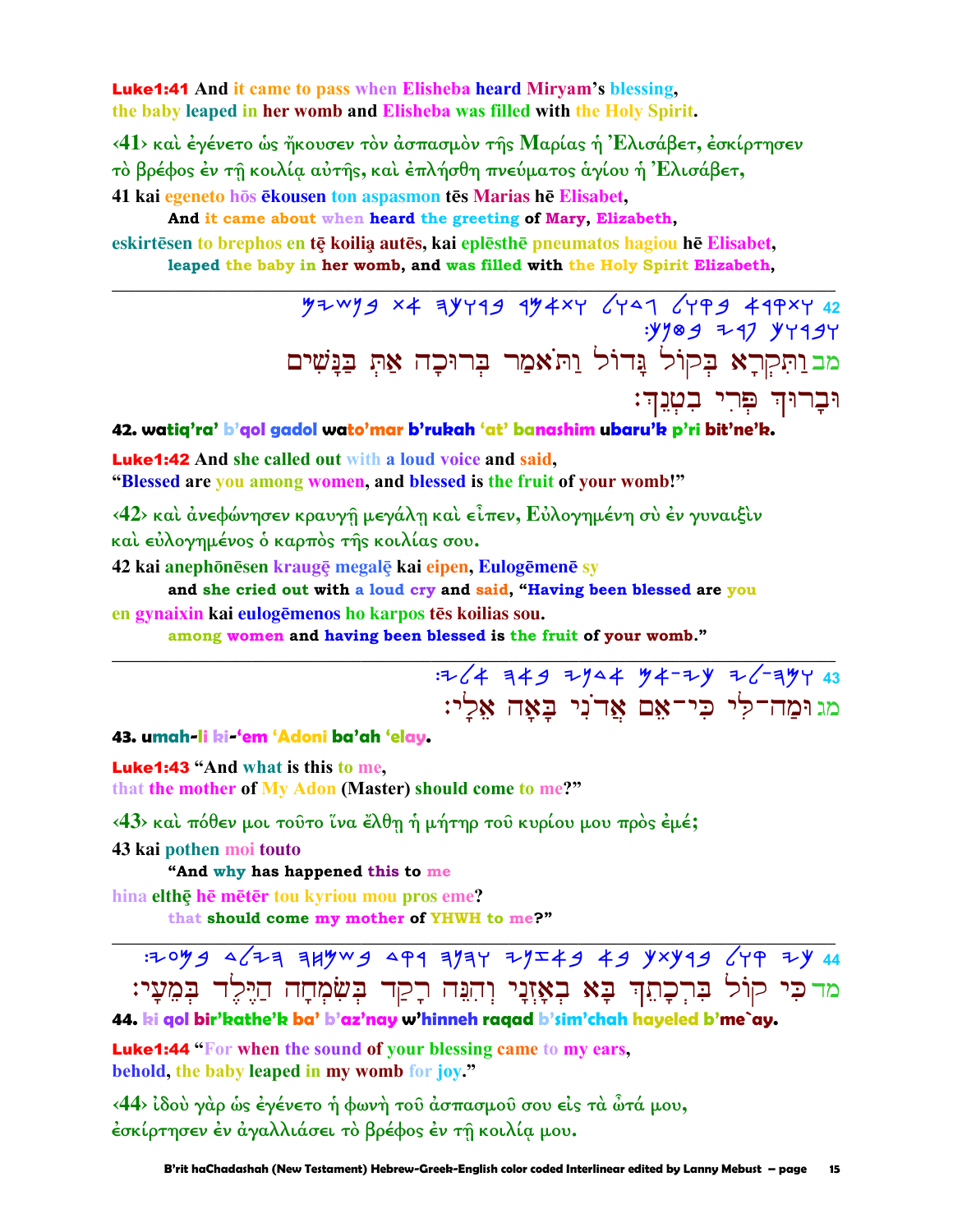44 idou gar hōs egeneto hē phōnē tou aspasmou sou eis ta ōta mou.

"For behold when came the sound of your greeting into my ears.

eskirtesen en agalliasei to brephos en te koilia mou.

leaped with joy the baby in my womb."

מהוִאֲשָׁרֵי הַמַּאֲמִינַה כִּי הִמַּלֵא יִמַּלֵא אֲשֶׁר הִבַּר־לַה מֵאָת יַהוַּה: 45. w'ash'rey hama'aminah ki himale' yimale' 'asher dubar-lah me'eth Yahúwah.

**Luke1:45 "Blessed is she who believed.** 

that what was spoken to her by  $3\frac{4}{4}$  shall surely be fulfilled."

<45> και μακαρία ή πιστεύσασα

ότι έσται τελείωσις τοις λελαλημένοις αύτη παρά κυρίου.

45 kai makaria hē pisteusasa

And blessed is the one having believed

hoti estai teleiõsis tois lelalēmenois autē para kyriou.

that there shall be a fulfillment to the things having been spoken to her by YHWH.

מו ותאמר מרים רוממה נפשי את־יהוּה:

46. wato'mer Mir'yam romamah naph'shi 'eth-Yahúwah.

Luke1:46 And Miryam said, "My soul lifts up 3734","

<46> Και είπεν Μαριάμ, Μεγαλύνει ή ψυχή μου τον κύριον,

46 Kai eipen Mariam, Megalynei hē psychē mou ton kyrion,

And Mary said, "exalts My soul YHWH,"

: 20WZ ZZ(49 ZHY9 (1XY 47 <u>מזותגל רוּחִי בָּאלֹהֵי יִשְׁעָי:</u>

#### 47. watagel ruchi b'Elohey yish'`i.

**Luke1:47** "and my spirit rejoices in the El of my salvation."

<47> και ήγαλλίασεν το πνευμά μου έπι τω θεω τω σωτηρί μου,

47 kai egalliasen to pneuma mou epi tō theō tō sōtēri mou.

"and rejoiced my spirit in the El of my Savior,"

מחאֲשֶׁר רַאָה בַּעֲנִי אֱמַתוֹ כִּי הִנֶּה מֵעֲתַּה יְאֲשֶׁרוּנִי כַל־הַדֹּרוֹת:

48. 'asher ra'ah ba`ani 'amatho ki hinneh me`atah y'ash'runi kal-hadoroth.

**Luke1:48** "who has seen on the humiliation of His handmaid. For behold, from now on all generations shall call me blessed."

<48> στι έπέβλεψεν έπι την ταπείνωσιν της δούλης αυτου. ίδού γάρ άπό τοῦ νῦν μακαριοῦσίν με πασαι αἱ γενεαί, 1:48 hoti epeblepsen epi tēn tapeinōsin tēs doulēs autou.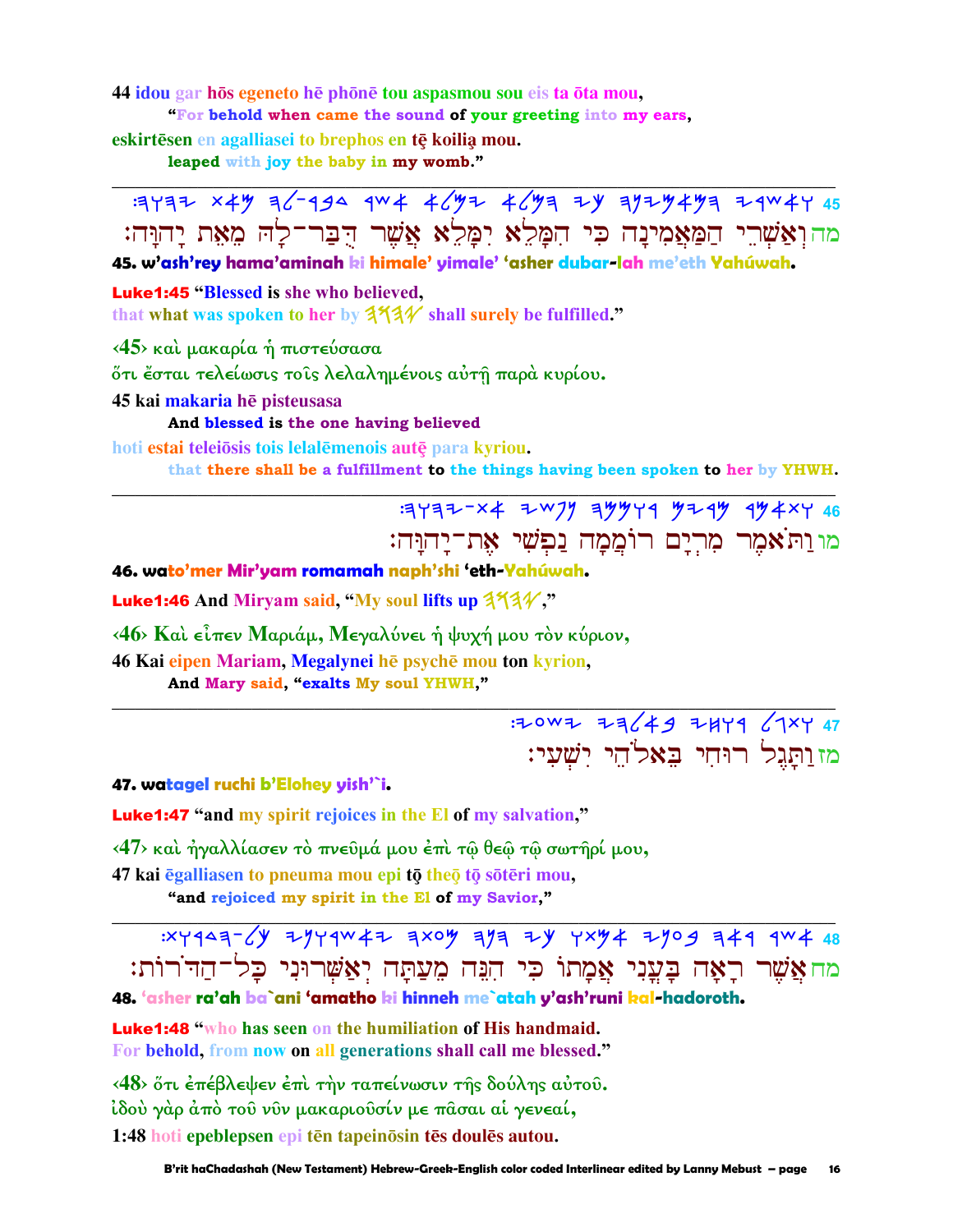"for he looked upon the humble state of his bondmaid. idou gar apo tou nyn makariousin me pasai hai geneai,

For behold from now on shall consider blessed me, all generations,"

: YWW WYAPY ZAW Z/ 3WO XY/41 ZY 49 מטכִּי גִדֹלוֹת עַשָׂה לִי שַׁדַי וְכַדוֹשׁ שִׁמוֹ:

49. ki g'doloth `asah li Shadday w'aadosh sh'mo.

**Luke1:49** "For the Mighty One has done great things for me, and His name is holy."

<49> στι έποίησέν μοι μεγάλα ο δυνατός, και άγιον το όνομα αύτου,

49 hoti epoiēsen moi megala ho dynatos. kai hagion to onoma autou,

"for did to me great things the Mighty one. And Holy is His name,"

 $777447$   $(0$   $97444$   $444$   $($   $74747)$ נוחסדו לדור דורים על יראיו:

### 50. w'chas'do l'dor dorim `al y're'ayu.

**Luke1:50** "And His kindness endures from generation to generations to those who fear Him."

 $\langle 50 \rangle$  και το έλεος αύτου είς γενεάς και γενεάς τοις φοβουμένοις αύτόν.

50 kai to eleos autou eis geneas kai geneas tois phoboumenois auton.

"and His mercy to generations and generations to the ones fearing Him."

 $\frac{149}{6}$  xyy  $\frac{149}{2}$  y  $\frac{147}{4}$   $\frac{147}{2}$  y o  $\frac{149}{2}$  a wo xy 4y 41 51 נא גִּבוּרוֹת עָשָׂה בְּזִר עוֹ פִּזַּר גֵּאִים בְּמִזְמּוֹת לְבַם:

51. g'buroth `asah biz'ro`o pizar ge'im bim'zimoth libam.

**Luke1:51** He has done powerful deeds by His arm. He has scattered the proud in the purposess of their hearts.

<51> Έποίησεν κράτος έν βραχίονι αύτου,

διεσκόρπισεν ύπερηφάνους διανοία καρδίας αύτῶν·

51 Epoiēsen kratos en brachioni autou,

He did a mighty deed with His arm,

dieskorpisen hyperēphanous dianoja kardias autōn;

He scattered the proud in the thoughts of their heart.

: HZ (7W MAZY MXY4 FYM MZ 9Z 4M FAR 52 נב הרס נדיבים מכסאותם <u>ויר</u>ם שפלים:

52. haras n'dibim mikis'otham wayarem sh'phalim.

**Luke1:52** "He has torn down nobles from their thrones, and raised up the lowly."

 $\langle 52 \rangle$  καθείλεν δυνάστας άπό θρόνων και ΰψωσεν ταπεινούς,

52 katheilen dynastas apo thronōn kai huyōsen tapeinous,

"He brought down rulers from their thrones and lifted up the humble,"

: 9424 H (W 4242 WOY 940-4 (4 42904 53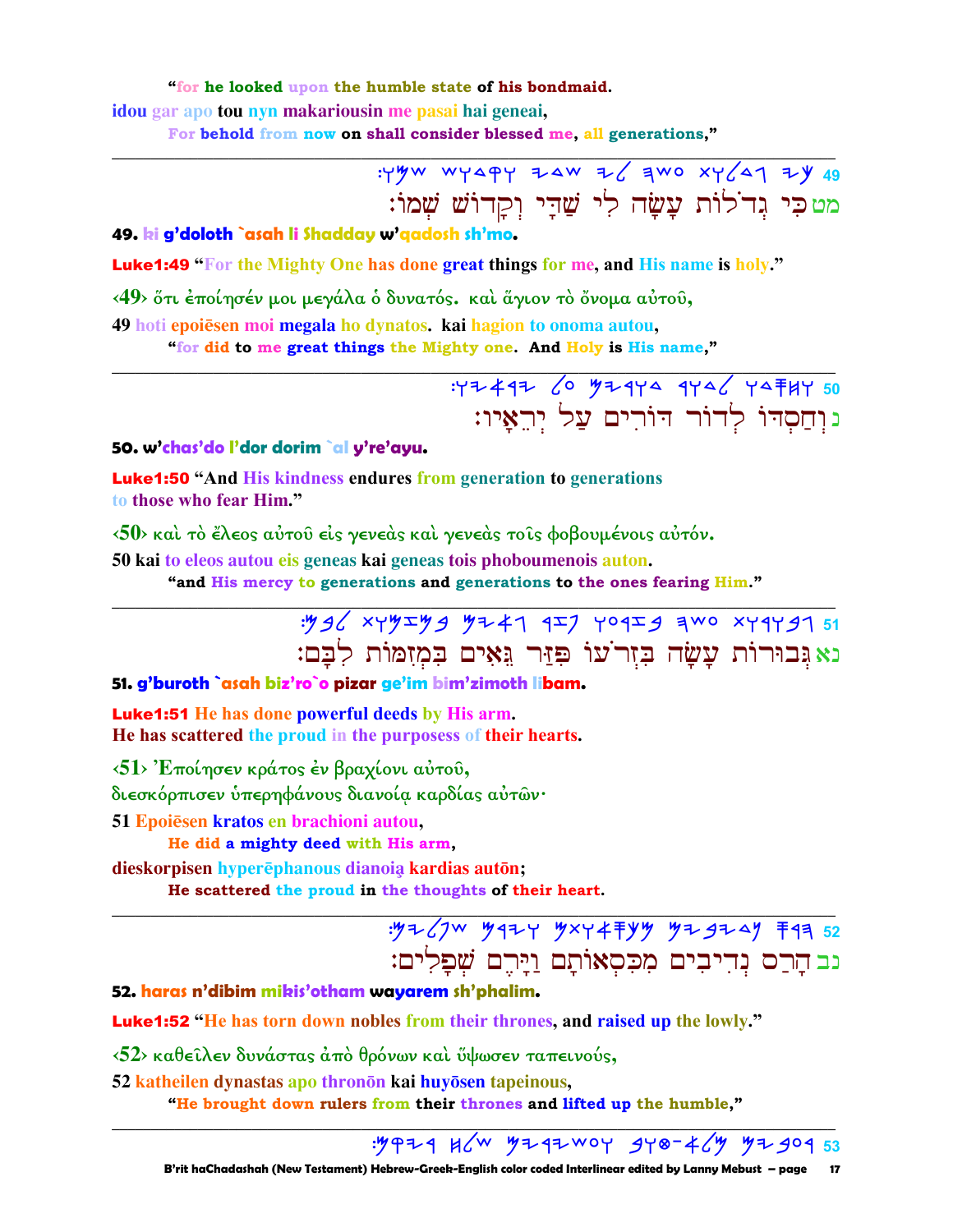# נגרעֲבִים מִלֵּאִ־טוֹב וַעֲשִׁירִים שִׁלַּח רֵיקָם:

### 53. r'ebim mile'-tob wa`ashirim shilach reygam.

**Luke1:53** "He has filled the hungry with good things, but He has sent the rich away empty."

<53> πεινώντας ένέπλησεν άγαθών και πλουτούντας έξαπέστειλεν κενούς.

53 peinontas eneplēsen agathon kai ploutountas exapesteilen kenous.

the ones hungering He filled with good things and rich ones He sent away empty.

 $777949 - x4 992/799$   $49929$ נדתַמַה בִּיְשִׂרַאָל עַבְדוֹ לְזִכֹר אֶת־רַחֲמַיו:

54. tama'k b'Yis'ra'El `ab'do liz'kor 'eth-rachamayu.

Luke1:54 "He has sustained His servant Yisra'El, in remembrance of His compassions,"

<54> άντελάβετο Ίσραήλ παιδός αύτου, μνησθήναι έλέους,

54 antelabeto Israēl paidos autou, mnēsthēnai eleous,

"He helped Israel His servant, to remember mercy,"

:"//yo-40 yoqI/y "99946 y"xy94-64 994 9W4Y 55 נהכַאֲשֶׁר הַבֵּר אָל־אָבוֹתֵינוּ לְאָבְרַהַם וּלְזַרְעוֹ עַד־עוֹלַם:

55. ka'asher diber 'el-'abotheynu l'Ab'raham ul'zar'`o `ad-`olam.

**Luke1:55** "as He spoke to our fathers, To Abraham and to his offspring forever."

<55> καθώς έλάλησεν πρός τούς πατέρας ήμων,

τώ Άβραάμ και τω σπέρματι αυτού είς τον αίωνα.

55 kathōs elalēsen pros tous pateras hēmōn, tō Abraam kai tō spermati autou eis ton aiōna. "just as He spoke to our fathers, to Abraham and his offspring into the age."

> $3x+4$  4WXY  $4x+4$  3W(wy 340 4+44 4WXY 56 נו וַתְּשָׁב מִרְיָם עִמַּה כִּשְׁלֹשַׁה חֲדַשִׁים וַתַּשַׁב לביתה:

56. watesheb Mir'yam `imah kish'Ishah chadashim watashab l'beythah.

**Luke1:56** And Miryam stayed with her about three months and then returned to her house.

 $56$  "Εμεινεν δέ Μαριάμ σύν αύτη ώς μήνας τρείς,

και υπέστρεψεν είς τον οίκον αυτής.

56 Emeinen de Mariam syn autę hos menas treis, kai hypestrepsen eis ton oikon autes. And remained Mary with her about three months, and she returned to her house.

> $.944$   $\frac{\sqrt{x}}{1.5}$   $\frac{x}{\sqrt{x}}$   $\frac{x}{\sqrt{x}}$   $\frac{2}{\sqrt{x}}$   $\frac{2}{\sqrt{x}}$   $\frac{2}{\sqrt{x}}$   $\frac{2}{\sqrt{x}}$   $\frac{2}{\sqrt{x}}$   $\frac{x}{\sqrt{x}}$   $\frac{x}{\sqrt{x}}$   $\frac{x}{\sqrt{x}}$   $\frac{x}{\sqrt{x}}$   $\frac{x}{\sqrt{x}}$   $\frac{x}{\sqrt{x}}$   $\frac{x}{\sqrt{x}}$   $\frac{x}{\sqrt{x}}$   $\frac{x}{\sqrt{x}}$   $\frac{x}{\sqrt{x}}$   $\frac{x}{\sqrt{x$ נזוַיִּמְלְאוּ יִמְי אֱלְישֶׁבַע לַלֶדֶת וַתְּלֵד בֵן:

### 57. wayim'l'u y'mey 'Elisheba` laledeth wateled ben.

**Luke1:57** The days were fulfilled for Elisheba to give birth, and she bore a son.

<57> Τη δέ Έλισάβετ έπλήσθη ο χρόνος του τεκείν αυτήν και έγέννησεν υίόν.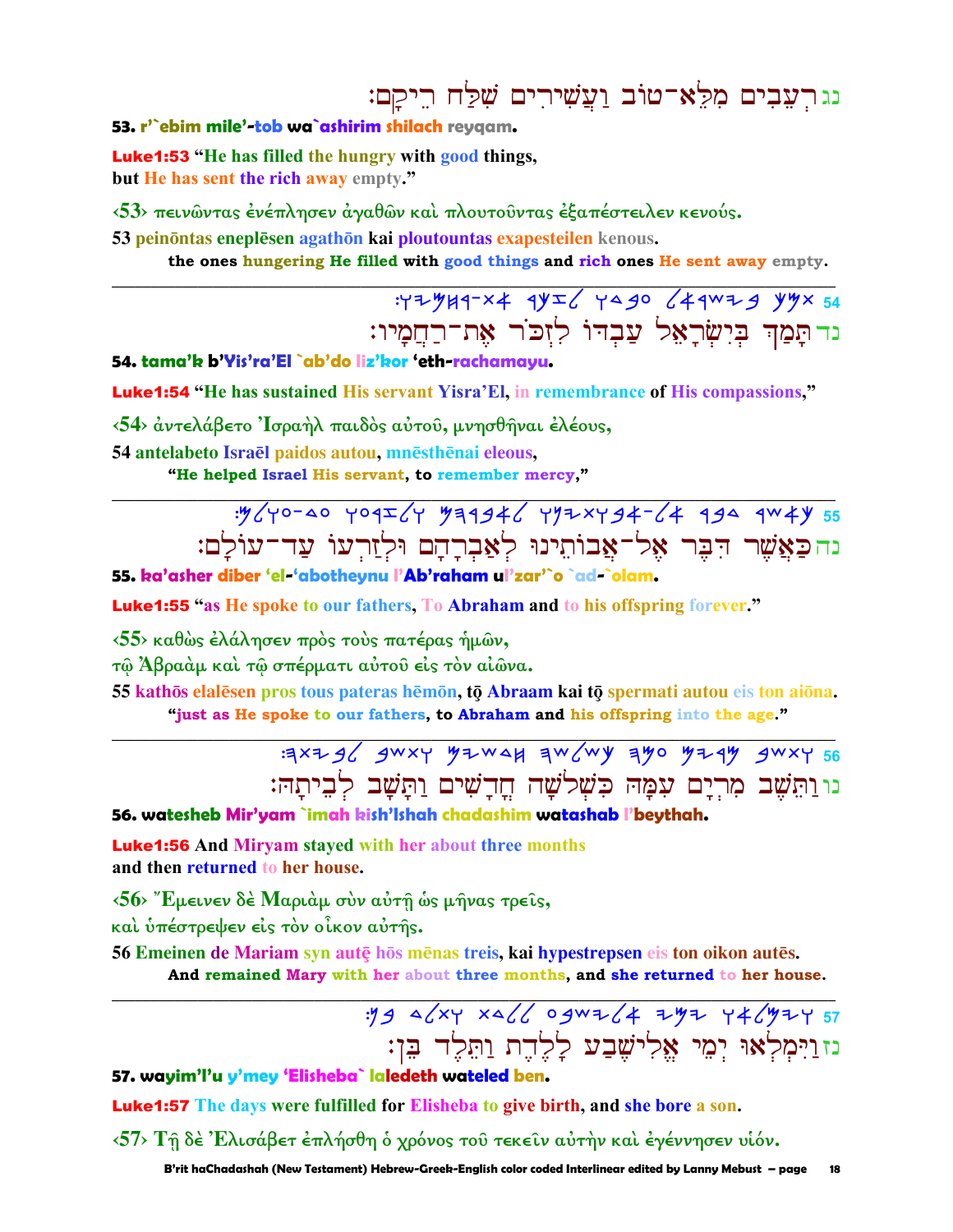### 57 Tē de Elisabet eplēsthē ho chronos tou tekein autēn, kai egennēsen huion. Now for Elizabeth was fulfilled the time for her to give birth, and she bore a son.

 $779494$   $709947$   $709947$ נח וַיִּשְׁמְעוּ שָׁכֶנֶיהַ וּקְרוֹבֶיהַ כִּי־הְגָדִיל יַהוַּה אֶת־חֲסְדוֹ עִמֲה וַיִּשְׂמְחוּ אָתֲה:

### 58. wayish'm'`u sh'keneyah uq'robeyah ki-hig'dil Yahúwah 'eth-chas'do `imah wayis'm'chu 'itah.

**Luke1:58** Her neighbors and her relatives heard that  $3\frac{1}{4}$  had shown His kindness to her, and they rejoiced with her.

 $\langle 58 \rangle$  και ήκουσαν οι περίοικοι και οι συγγενείς αύτης ότι εμεγάλυνεν κύριος το έλεος αύτου μετ' αύτης και συνέχαιρον αυτη.

58 kai ēkousan hoi perioikoi kai hoi syggeneis autēs hoti emegalynen kyrios And heard the neighbors and her relatives that YHWH greatly demonstrated

to eleos autou met' autēs kai synechairon autē. His mercy to her and they were rejoicing with her.

> נט וַיִּהִי בַּיּוֹם הַשָּׁמִינִי וַיַּבֹאוּ לַמוּל אֶת־הַיַּלֵד וַיִּקְרָאוּ אֶת־שָׁמוֹ זֶכְרְיַה עֲל<sup>ְ–</sup>שָׁם אָבְיו:

59. way'hi bayom hash'mini wayabo'u lamul 'eth-hayaled wayiq'r'u 'eth-sh'mo Z'kar'Yah `al-shem 'abiu.

**Luke1:59** And it came to be, on the eighth day they came to circumcise the child, and they called his name ZakarYah, after the name of his father.

<59> Και έγένετο έν τη ήμέρα τη όγδόη ήλθον περιτεμείν το παιδίον και έκάλουν αύτο έπι τω όνόματι του πατρός αύτου Ζαχαρίαν. 59 Kai egeneto en tē hēmera tē ogdoē ēlthon peritemein to paidion

And it came about on the day eighth they came to circumcise the child kai ekaloun auto epi tō onomati tou patros autou Zacharian.

and they were calling it him by the name of his father, Zechariah.

# :46 4992 774792 24 46 974×4 474 70×4 80 סוַתַּעַן אָמוֹ וַתֹּאמַר לֹא כִּי יָהוּחָנָן יִקְרֹא לוֹ:

60. wata`an 'imo wato'mar lo' ki Yahuchanan yiqare' lo.

Luke1:60 And his mother answered and said, "Not so but he shall be called Yahuchanan!"

<60> και άποκριθείσα ή μήτηρ αύτου είπεν, Ούχί, άλλα κληθήσεται 'Ιωάννης.

60 kai apokritheisa he mētēr autou eipen, Ouchi, alla klēthesetai lōannēs.

And having answered his mother said, no, but he shall be called John.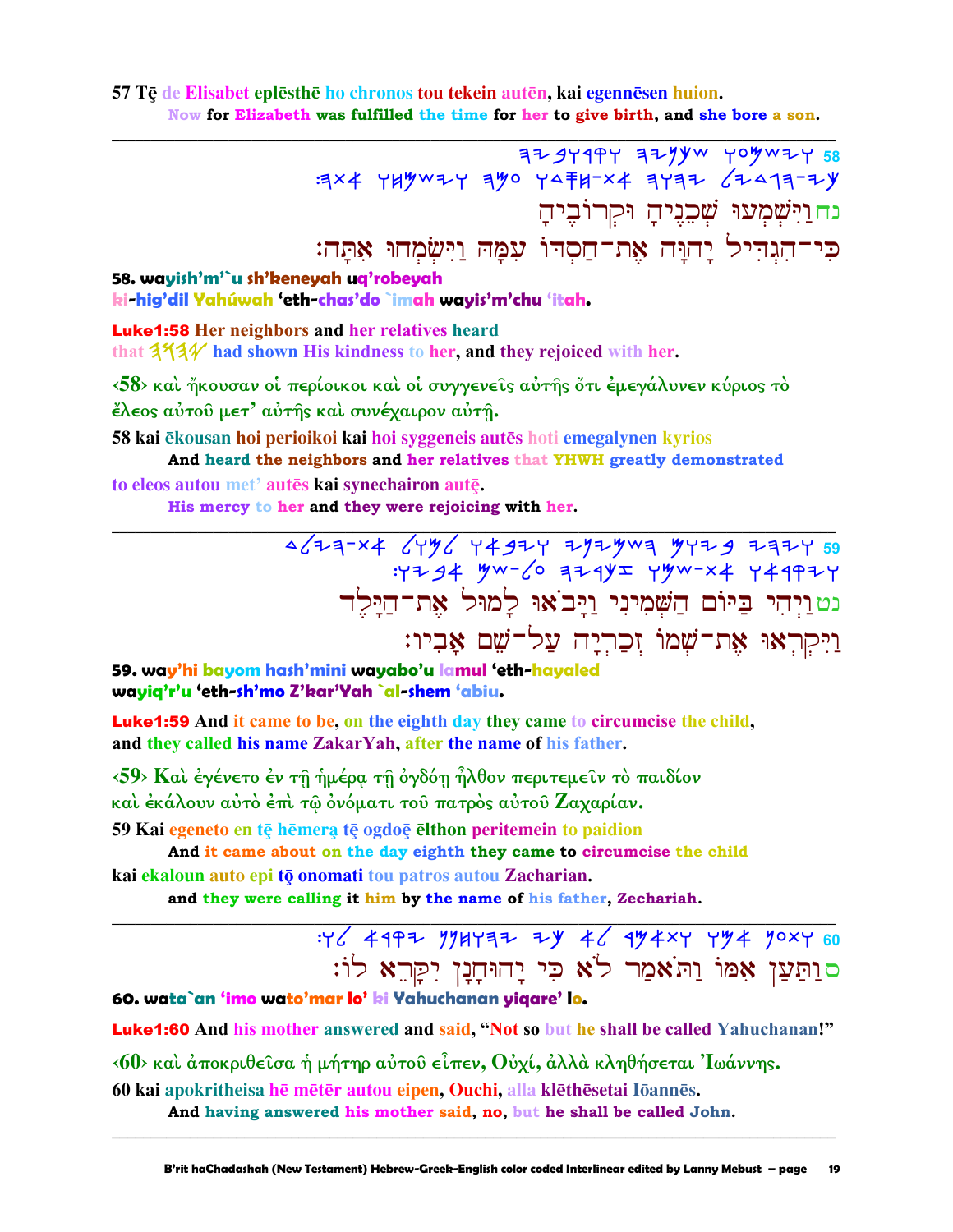크도ㅋ HWY YHW 4W # YXHJWH 9 W + 4-Y + 4 + + 4 + 4 + + + 61 ּסאַניּיֹאַמְרוּ אֶלִיהָ אֵין־אִישׁ בִּמְשִׁפַּחִתְּךְ אֲשֶׁר שִׁמוֹ כַּשֵּׁם הַזֵּה:

61. wayo'm'ru 'eleyah 'eyn-'ish b'mish'pach'te'k 'asher sh'mo kashem hazeh.

**Luke1:61** And they said to her, "No one in your family who is called by that name."

 $\langle 61 \rangle$  και είπαν προς αύτην ότι θύδείς έστιν έκ της συγγενείας σου ὃς καλείται τώ ονόματι τούτω.

61 kai eipan pros autēn hoti

And they said to her

Oudeis estin ek tēs syggeneias sou hos kaleitai tō onomati toutō. "There is no one from your relatives who is called by this name."

> $492$  4992 4W4 4W3 34 x046 424-64 42447 62 סבוירמזו אל־אַבִיו לַדַעַת מַה הַשֵּׁם אֲשֶׁר יִקָּרֵא לוֹ:

62. wayir'm'zu 'el-'abiu lada`ath mah hashem 'asher yigare' lo.

**Luke1:62** And they signaled to his father to know what is the name that he would call him.

<62> ένένευον δέ τώ πατρί αύτου τό τί αν θέλοι καλεισθαι αύτό.

62 eneneuon de tō patri autou to ti an theloi kaleisthai auto.

And they were motioning to his father whatever he might wish him to be called.



63. wayish'al luach wayik'tob `alayu le'mor Yahuchanan sh'mo wayith'm'hu kulam.

**Luke1:63** And he asked for a tablet and wrote on it, saying, "His name is Yahuchanan," and all of them were amazed.

<63> και αίτήσας πινακίδιον έγραψεν λέγων, Ιωάννης έστιν όνομα αύτου. και έθαύμασαν πάντες.

63 kai aitēsas pinakidion egrapsen legōn, lōannēs estin onoma autou.

And having asked for a tablet he wrote saying, "John is his name."

kai ethaumasan pantes.

And everyone was amazed.

: 923 / 43-x4 94924 49424 94x7 494W/4 427 8x724 64 סד וַיִּפַּתַח פִּיוּ וּלְשׁוֹנוֹ פִּתְאֹם וַיִּדְבָּר וַיִּבְרֵךְ אֶת־הַאֱלֹהִים:

64. wayipathach piu ul'shono pith'om way'daber way'bare'k 'eth-ha'Elohim.

**Luke1:64** And suddenly his mouth and his tongue was opened, and he spoke, and blessed the Elohim.

<64> άνεώχθη δέ το στόμα αύτου παραχρήμα και ή γλώσσα αύτου,

και έλάλει εύλογων τον θεόν.

64 aneochthe de to stoma autou parachrema kai he glossa autou,

And was opened his mouth at once and his tongue,

kai elalei eulogon ton theon.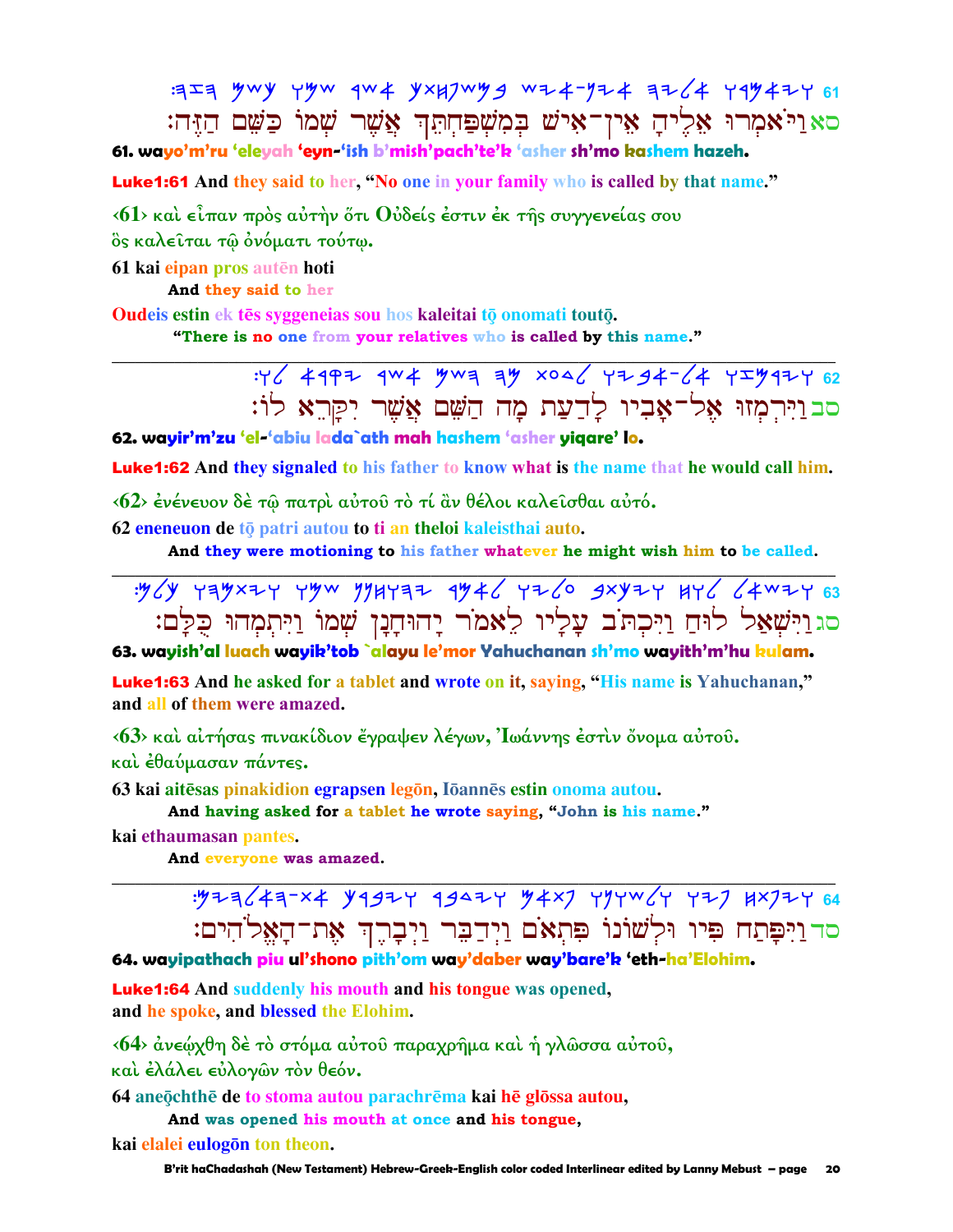and he was speaking praising the Elohim.

 $729 - 69 - 69 - 69 - 69$  = 4473 + 469 = 469 = 464 + 469 = 464 + 469 = 464 + 469 = 464 + 469 = 464 + 469 = 46 <u>סהותפל אימה על־כל־שִׁכְנֵיהֵם</u> וַיִּסֻפַּר כָּל־הַדִּבָרִים הָאֵלֵּה בִּכַל־הַרֵי יַהוּדַה:

65. watipol 'eymah `al-kal-sh'keneyhem way'supar kal-had'barim ha'eleh b'kal-harey Yahudah.

**Luke1:65** Then awe fell on all their neighbors, and all these matters were told in all the mountains of Yahudah.

<65> και έγένετο έπι πάντας φόβος τους περιοικούντας αύτούς, καὶ ἐν ὅλη τῆ ὀρεινῆ τῆς Ἰουδαίας διελαλεῖτο πάντα τὰ ῥήματα ταῦτα, 65 kai egeneto epi pantas phobos tous perioikountas autous,

And came upon all fear the ones living around them,

kai en holē tē oreinē tēs Ioudaias

and in the entire mountain country of Judea dielaleito panta ta hrēmata tauta,

everyone was talking about these matters,

 $37772$  4774-39 9946 996-4 9769 9941 9941 9941<br>FTP 742-4575 9841 סו וַיַּשִׂימוּ כָל־הַשֹּׁמְעִים אֱל־לִבָּם לֵאמֹר מַה־אָפוֹא יִהְיֵה הַיַּלֵד הַזֶּה וְיַד־יַהוָּה הַיִתְה עִמּוֹ:

66. wayasimu kal-hashom'`im 'el-libam le'mor mah-'epho' yih'yeh hayeled hazeh w'yad-Yahúwah hay'thah `imo.

**Luke1:66 All those who heard placed it upon their hearts, saying,** "What, then, shall this child become?" For the hand of  $3\frac{4}{4}\%$  was with him.

<66> και έθεντο πάντες οι ακούσαντες εν τη καρδία αυτών λέγοντες, Τί άρα το παιδίον τούτο έσται; και γάρ χειρ κυρίου ήν μετ' αύτου.

66 kai ethento pantes hoi akousantes en tē kardia autōn, legontes,

and kept these things everyone having listened in their hearts, saying,

Ti ara to paidion touto estai? kai gar cheir kyriou en met' autou.

"What then child this shall be?" For indeed the hand of YHWH was with him.

## : 1946 49924 WAPA HYA YZ94 AZAYI 46924 67 סזוַיִּמָּלֵא זִכַרִיָה אָבִיו רוּחַ חַקֹּדֵשׁ וַיִּנָּבֵא לֵאמֹר:

67. wayimale' Z'kar'Yah 'abiu Ruach haQodesh wayinabe' le'mor.

**Luke1:67** And his father ZakarYah was filled with the Holy Spirit, and prophesied, saying,

<67> Και Ζαχαρίας ο πατήρ αύτου έπλήσθη πνεύματος αγίου

και έπροφήτευσεν λέγων,

67 Kai Zacharias ho patēr autou eplēsthē pneumatos hagiou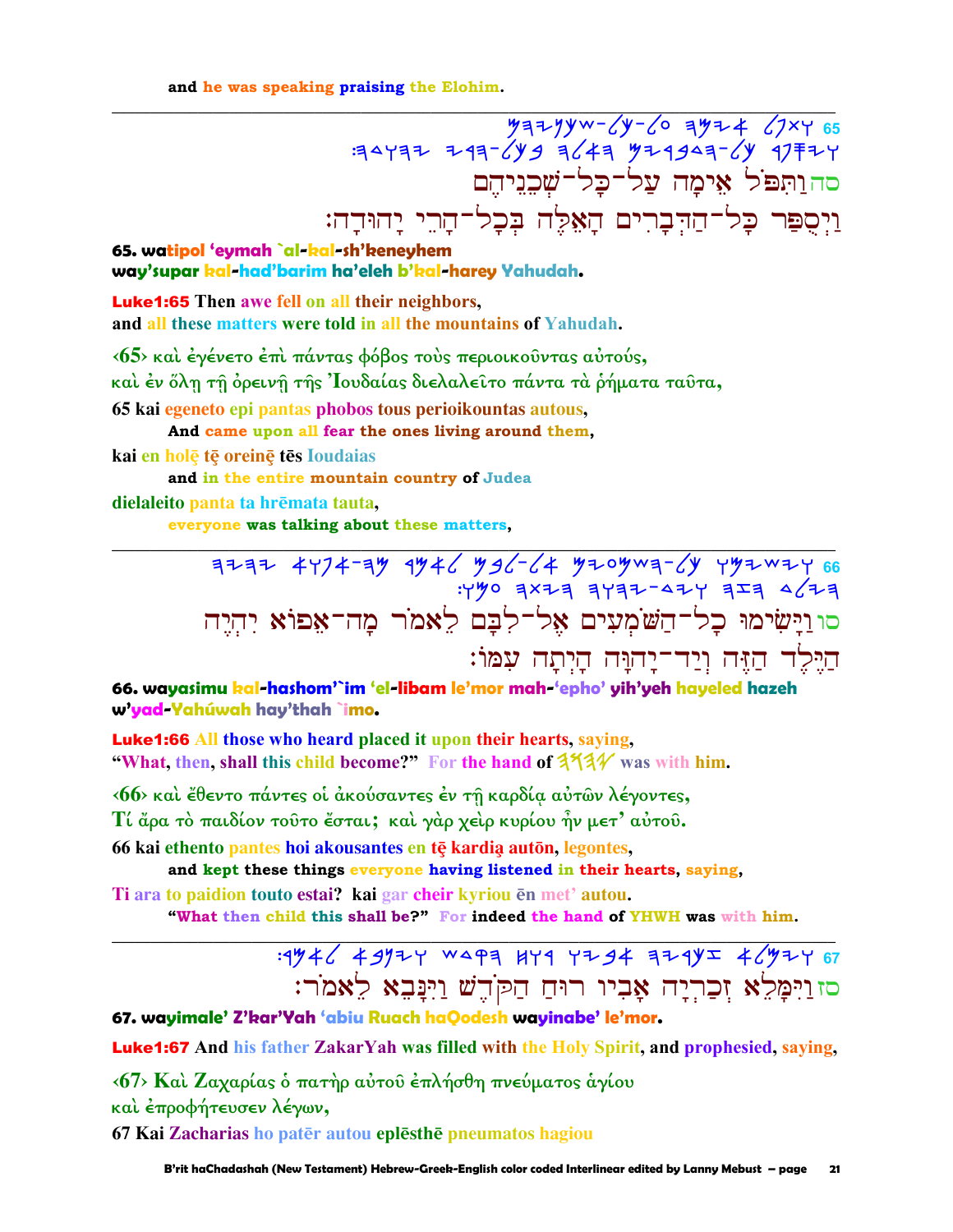And Zechariah, his father, was filled with the holy spirit

kai eprophēteusen legōn.

and prophesied, saying,

68. baru'k Yahúwah 'Elohey Yis'ra'El ki phaqad 'eth-`amo wayish'lach lo p'duth.

Luke1:68 "Blessed is 3734 the El of Yisra'El, for He has take note of His people and sent them redemption."

<68> Εύλογητός κύριος ό θεός του Ίσραήλ, ὄτι έπεσκέψατο καὶ έποίησεν λύτρωσιν τῷ λαῷ αὐτοῦ, 68 Eulogētos kyrios ho theos tou Israēl, "Blessed is YHWH, the El of Israel,

hoti epeskepsato kai epoiesen lytrōsin tō laō autou, because he visited and accomplished redemption for his people,"

> : 490 444 x 799 30WY 32 199 496 4912 69 <u>סטויַצְמַח לָנוּ קֵרֵן יִשׁוּעָה בִּבֵית הַוָּד עַבְדוֹ:</u>

69. wayats'mach lanu qeren y'shu`ah b'beyth Dawid `ab'do.

**Luke1:69** And He shall cause a horn of salvation to sprout for us in the house of Dawid His servant,

 $\langle 69 \rangle$  και ήγειρεν κέρας σωτηρίας ήμιν έν οἴκω Δαυιδ παιδός αύτου,

69 kai ēgeiren keras sōtērias hēmin

and he raised up a horn of salvation for us

en oikō Dauid paidos autou, in the house of David, his servant,

> : 4/ you aw + 42 wyspa yz + 29- 279 494 aw + y 70 עכַאֲשֶׁר הִבֶּר בִּפִי־נִבְיאָיו הַקִּדוֹשִׁים אֲשֵׁר מֵעוֹלָם:

70. ka'asher diber b'phi-n'bi'ayu hag'doshim 'asher me`olam.

**Luke1:70** As He spoke by the mouth of His holy prophets who were from long ago:

<70> καθώς έλάλησεν διά στόματος των άγίων άπ' αίωνος προφητών αύτου,

70 kathōs elalesen dia stomatos tōn hagiōn ap' aiōnos prophetōn autou.

just as he spoke through the mouth of the holy from the age his prophets,

: YYZ 4YW- (Y AZYY YYZ 9Z 4Y ZOWYZZ 71 עא ישועה מאיבינו ומיד כל־שנאינו:

71. y'shu`ah me'oy'beynu umiyad kal-sn'eynu.

**Luke1:71** "salvation from our enemies, and from the hand of all who hate us,"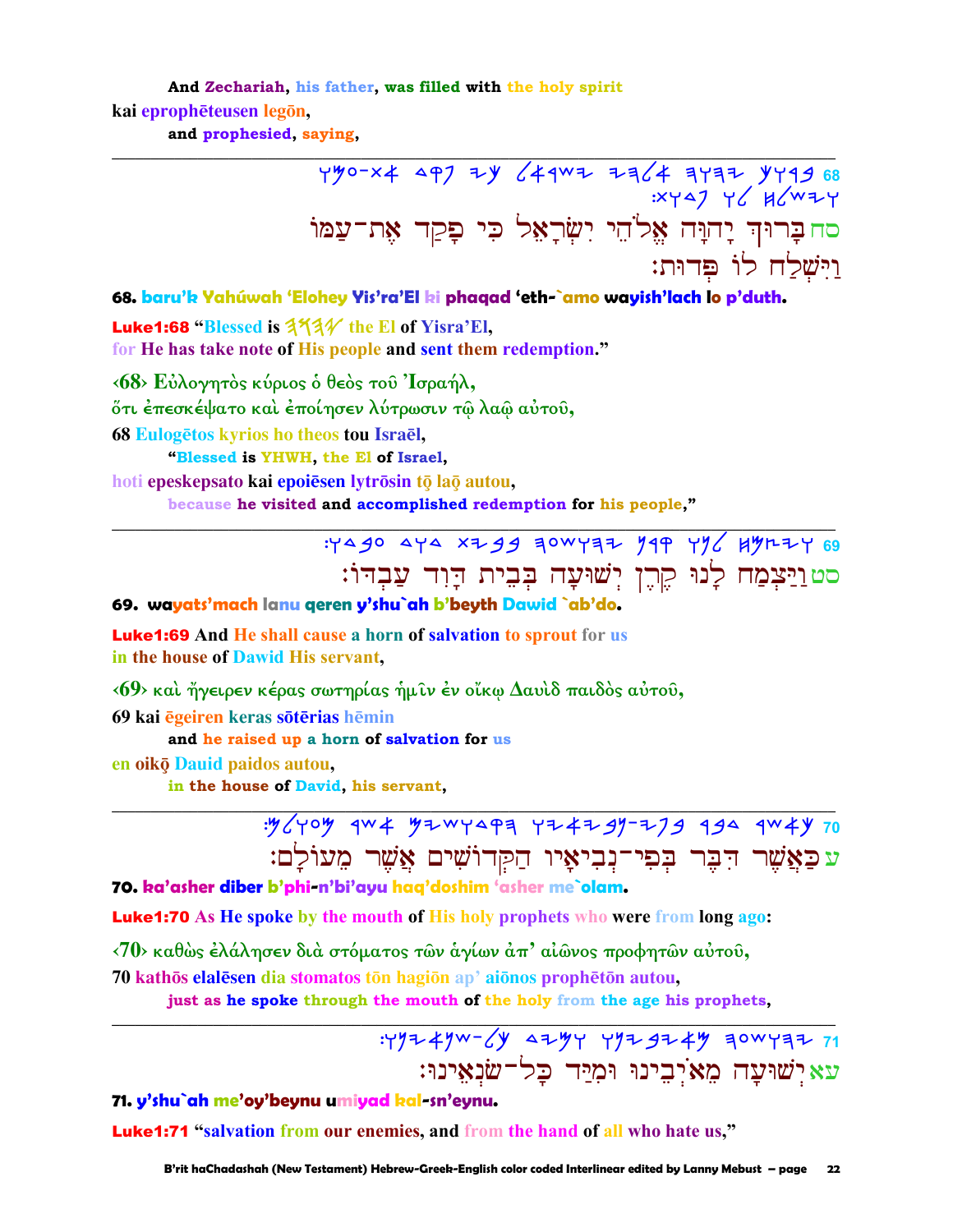$\langle 71 \rangle$  σωτηρίαν έξ έχθρων ήμων και έκ χειρος πάντων των μισούντων ήμας, 71 sötērian ex echthrōn hēmōn kai ek cheiros pantōn tōn misountōn hēmas, "salvation from our enemies and from the hand of all of the ones hating us."

:YWAP XZ49-X4 4YI (Y YYZXY94-YO AFH XYWO (72

עבלעֲשׂוֹת חֵסֶד עִם־אָבוֹתֵינוּ וְלִזְכֹּר אֶת־בִּרִית קַדְשׁוֹ:

72. la`asoth chesed `im-'abotheynu w'liz'kor 'eth-b'rith gad'sho.

**Luke 1:72** "to carry kindness with our fathers, and to remember His holy covenant-"

 $\langle 72 \rangle$  ποιήσαι έλεος μετά των πατέρων ήμων

καὶ μνησθῆναι διαθήκης ἁγίας αὐτοῦ,

72 poiesai eleos meta tōn paterōn hēmōn kai mnēsthēnai diathēkēs hagias autou, "to demonstrate mercy to our fathers and to remember his holy covenant,"

## : 497 94 97946 0 gwy qw 4 304 gwa-x 4 73 עג אָת־הַשְּׁבוּעָה אֲשֶׁר נִשְׁבַּע לְאַבְרָהָם אַבִינוּ:

73. 'eth-hash'bu`ah 'asher nish'ba` l'Ab'raham 'abinu.

Luke1:73 "the oath which He swore to Abraham our father,"

<73> ὄρκον ὃν ὤμοσεν πρὸς Ἀβραὰμ τὸν πατέρα ἡμῶν, τοῦ δοῦναι ἡμῖν 73 horkon hon ömosen pros Abraam ton patera hemon, tou dounai hemin "the oath which He swore to Abraham our father, to grant us,"

# :447-269 YA906 YYXX6Y YYZ924 424 YY62123674 עד להצילנוּ מיד אֹיבינוּ וּלתתּנוּ לעבדוֹ בּלי־פחד:

### 74. l'hatsilenu miyad 'oy'beynu ul'thitenu l'`ab'do b'li-phachad.

**Luke1:74** "To rescue us from the hand of our enemies and to give us to serve Him without fear,"

<74> άφόβως έκ χειρὸς έχθρῶν ρυσθέντας λατρεύειν αὐτῶ

74 aphobos ek cheiros echthron hrysthentas latreuein auto

"fearlessly from the hand of our enemies, having been delivered to serve Him"

# $75$  343224 3432-63 342926 3422434 342323 עה בְּתָמִים וּבִצְדַקַה לְפַנַיו כַל־ימי חיינוּ:

75. b'thamim ubits'daqah l'phanayu kal-y'mey chayeynu.

Luke1:75 "in wholeness and in righteousness before Him all the days of our lives."

<75> έν δσιότητι και δικαιοσύνη ένώπιον αύτου πάσαις ταις ήμέραις ήμων.

75 en hosiotēti kai dikajosynē enopion autou pasais tais hēmerais hēmon.

"in holiness and righteousness before Him all our days."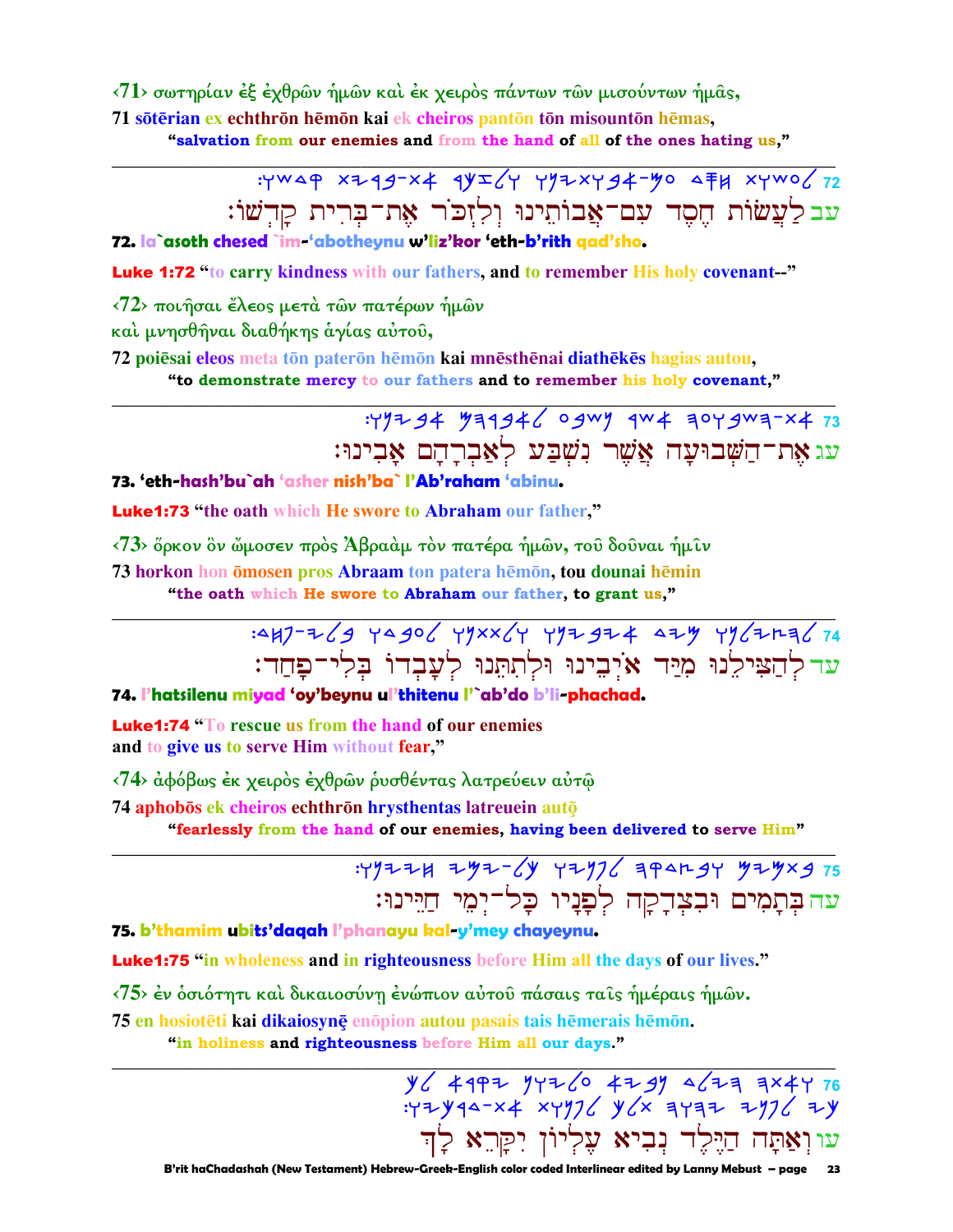כִּי לְפְנֵי יָהוָּה תֵלֶךְ לְפַנּוֹת אֶת־הִרָכָיו:

76. w'atah hayeled n'bi' `El'yon yigare' l'ak ki liph'ney Yahúwah tele'k l'phanoth 'eth-d'rakayu.

Luke1:76 "And you, child, shall be called a prophet of the Highest for you shall go before  $3\frac{1}{4}$  to clear His ways"

<76> Και σύ δέ, παιδίον, προφήτης υψίστου κληθήση· προπορεύση γάρ ένώπιον κυρίου έτοιμάσαι όδους αύτου,

76 Kai sy de, paidion, prophetes huuistou klethese;

"And you also, child, a prophet of the most high shall be called;

proporeusē gar enopion kyriou hetoimasai hodous autou, for you shall go before YHWH to prepare His ways,"

## : 937x404 x47/ F9 y 90/ 30W Y373 y 44 x Y 4 Y 27 עזוּלְהוֹרוֹת הֵרֵךְ הַיִשׁוּעַה לְעַמּוֹ בִסְלִיחַת חַטֹּאתֵיהֵם:

77, ul'horoth dere'k hay'shu`ah l'`amo bis'lichath chato'theyhem.

**Luke1:77** "and to teach the way of salvation to His people in the forgiveness of their sins,"

<77> του δουναι γνώσιν σωτηρίας τω λαώ αύτου έν άφέσει άμαρτιών αύτών,

77 tou dounai gnosin soterias to lao autou en aphesei hamartion auton.

"to give knowledge of salvation to His people by a forgiveness of their sins"



78. b'chesed 'Eloheynu ub'rachamayu 'asher bahem yiph'q'denu hanogah mimarom.

**Luke1:78** "in the kindness of our El and in His compassion by which the dawn-light shall take of us from the heights,"

<78> διά σπλάγχνα έλέους θεού ήμων, έν οίς έπισκέψεται ήμας ανατολή έξ ύψους, 78 dia splagchna eleous theou hemon.

"through the tender mercies of our El,

en hois episkepsetai hēmas anatolē ex huuous,

by which shall visit us the rising sun from the heavens."

xyy/ry ywk zgwz/ 9z4z/79<br>yy/wa yqa-/4 yyz/19-x4 yzya/y עטלְהַאָיר לִישָׁבֵי חֹשֵׁךְ וְצַלְמֲוֵת וּלְהַכִין אֶת־רַגִלִינוּ אָל־הֵרֶךְ הַשֲּׁלוֹם:

79. I'ha'ir l'ysh'bey chshe'k w'tsal'maweth ul'hakin 'eth-rag'leynu 'el-dere'k hashalom.

**Luke1:79** "to shine upon those who live in darkness and the shadow of death and to establish our feet on the way of peace."

 $\langle 79 \rangle$  έπιφαναι τοίς έν σκότει και σκια θανάτου καθημένοις, του κατευθύναι τους πόδας ήμων είς όδον είρήνης.